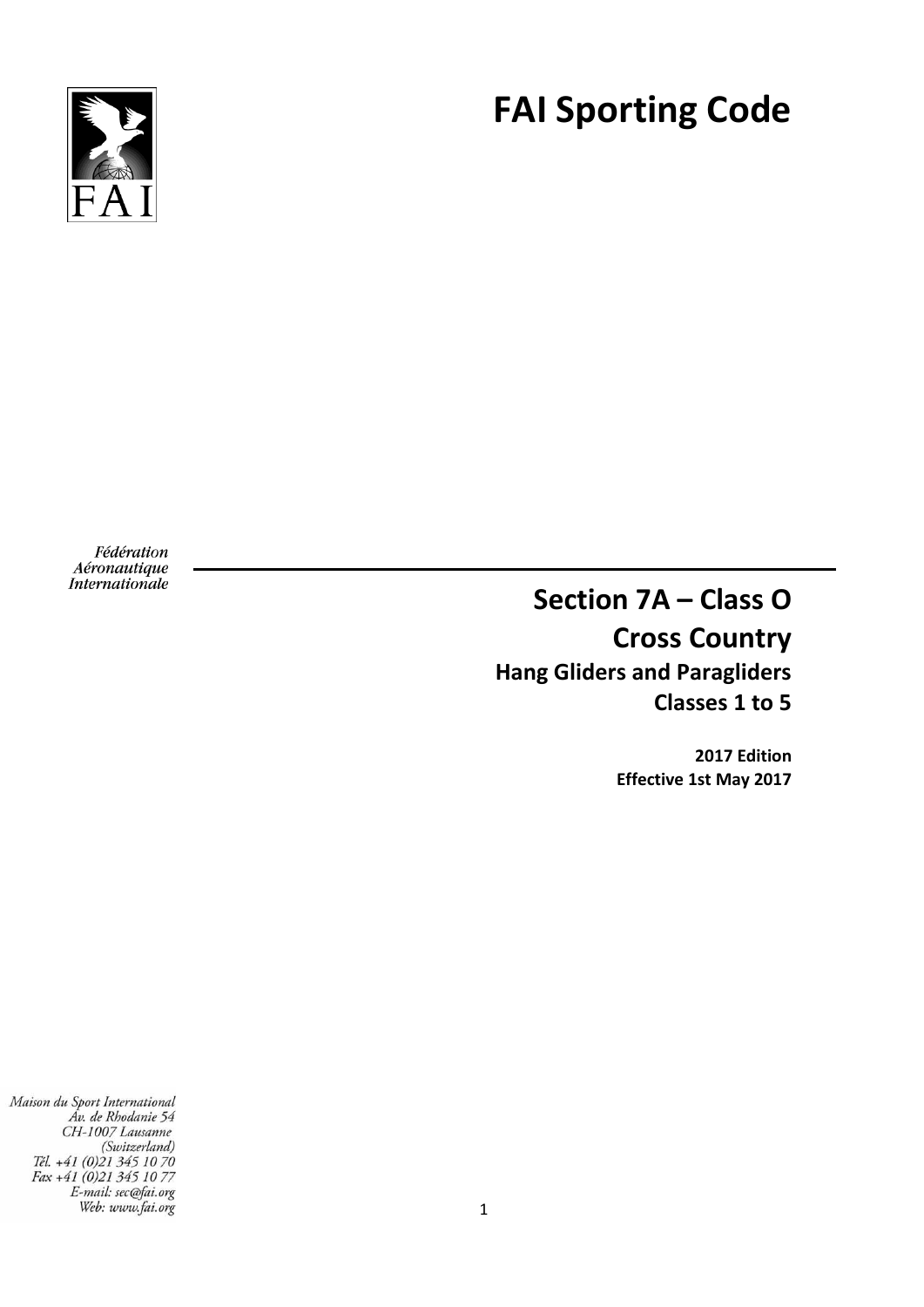#### **FEDERATION AERONAUTIQUE INTERNATIONALE MSI - Avenue de Rhodanie 54 – CH-1007 Lausanne – Switzerland**

#### Copyright 2017

All rights reserved. Copyright in this document is owned by the Fédération Aéronautique Internationale (FAI). Any person acting on behalf of the FAI or one of its Members is hereby authorised to copy, print, and distribute this document, subject to the following conditions:

- **1. The document may be used for information only and may not be exploited for commercial purposes.**
- **2. Any copy of this document or portion thereof must include this copyright notice.**
- **3. Regulations applicable to air law, air traffic and control in the respective countries are reserved in any event. They must be observed and, where applicable, take precedence over any sport regulations**

Note that any product, process or technology described in the document may be the subject of other Intellectual Property rights reserved by the Fédération Aéronautique Internationale or other entities and is not licensed hereunder.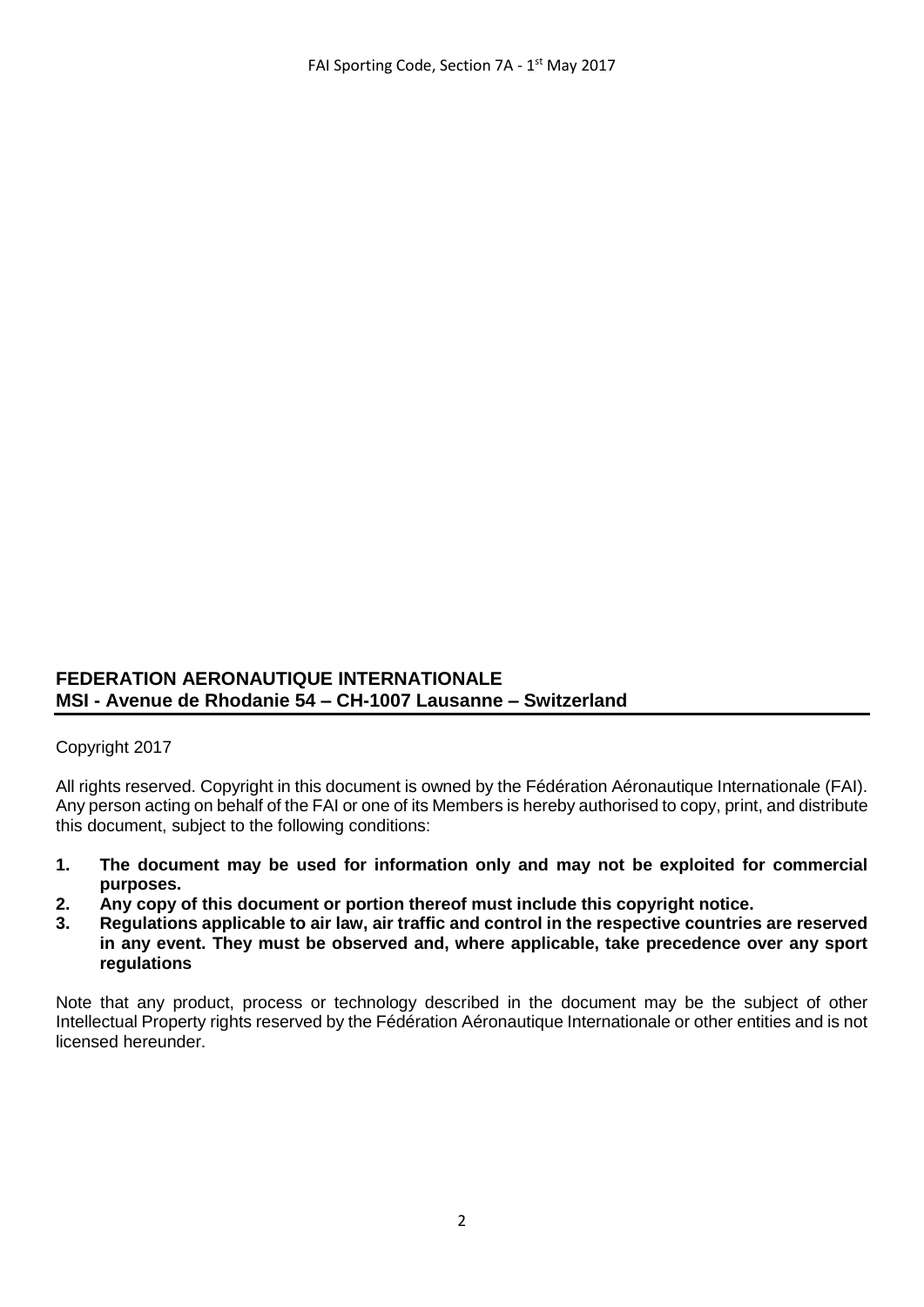## **RIGHTS TO FAI INTERNATIONAL SPORTING EVENTS**

All international sporting events organised wholly or partly under the rules of the Fédération Aéronautique Internationale (FAI) Sporting Code<sup>1</sup> are termed *FAI International Sporting Events*<sup>2</sup>. Under the FAI Statutes<sup>3</sup>, FAI owns and controls all rights relating to FAI International Sporting Events. FAI Members<sup>4</sup> shall, within their national territories<sup>5</sup>, enforce FAI ownership of FAI International Sporting Events and require them to be registered in the FAI Sporting Calendar6.

An event organiser who wishes to exploit rights to any commercial activity at such events shall seek prior agreement with FAI. The rights owned by FAI which may, by agreement, be transferred to event organisers include, but are not limited to advertising at or for FAI events, use of the event name or logo for merchandising purposes and use of any sound, image, program and/or data, whether recorded electronically or otherwise or transmitted in real time. This includes specifically all rights to the use of any material, electronic or other, including software, that forms part of any method or system for judging, scoring, performance evaluation or information utilised in any FAI International Sporting Event7.

Each FAI Air Sport Commission<sup>8</sup> may negotiate agreements, with FAI Members or other entities authorised by the appropriate FAI Member, for the transfer of all or parts of the rights to any FAI International Sporting Event (except World Air Games events<sup>9</sup>) in the discipline<sup>10</sup>, for which it is responsible<sup>11</sup> or waive the rights. Any such agreement or waiver, after approval by the appropriate Air Sport Commission President, shall be signed by FAI Officers<sup>12</sup>.

Any person or legal entity that accepts responsibility for organising an FAI Sporting Event, whether or not by written agreement, in doing so also accepts the proprietary rights of FAI as stated above. Where no transfer of rights has been agreed in writing, FAI shall retain all rights to the event. Regardless of any agreement or transfer of rights, FAI shall have, free of charge for its own archival and/or promotional use, full access to any sound and/or visual images of any FAI Sporting Event. The FAI also reserves the right to arrange at its own expense for any and all parts of any event to be recorded.

**.** 

<sup>1</sup> FAI Statutes, ......................................... Chapter 1, ...... para. 1.6

<sup>2</sup> FAI Sporting Code, Gen. Section, ......... Chapter 4, ...... para 4.1.2

<sup>3</sup> FAI Statutes, ......................................... Chapter 1, ...... para 1.8.1

<sup>4</sup> FAI Statutes, ......................................... Chapter 2, ...... para 2.1.1; 2.4.2; 2.5.2 and 2.7.2

<sup>5</sup> FAI By-Laws, ......................................... Chapter 1, ...... para 1.2.1

<sup>6</sup> FAI Statutes, ......................................... Chapter 2, ...... para 2.4.2.2.5

<sup>7</sup> FAI By-Laws, ......................................... Chapter 1, ...... paras 1.2.2 to 1.2.5

<sup>8</sup> FAI Statutes, ......................................... Chapter 5, ...... paras 5.1.1, 5.2, 5.2.3 and 5..2.3.3

<sup>9</sup> FAI Sporting Code, Gen. Section, ……… Chapter <sub>4</sub>, …… para 4.1.5

<sup>10</sup> FAI Sporting Code, Gen. Section, ......... Chapter 2, ...... para 2.2.

<sup>11</sup> FAI Statutes, ......................................... Chapter 5, ...... para 5.2.3.3.7

<sup>12</sup> FAI Statutes, ......................................... Chapter 6, ...... para 6.1.2.1.3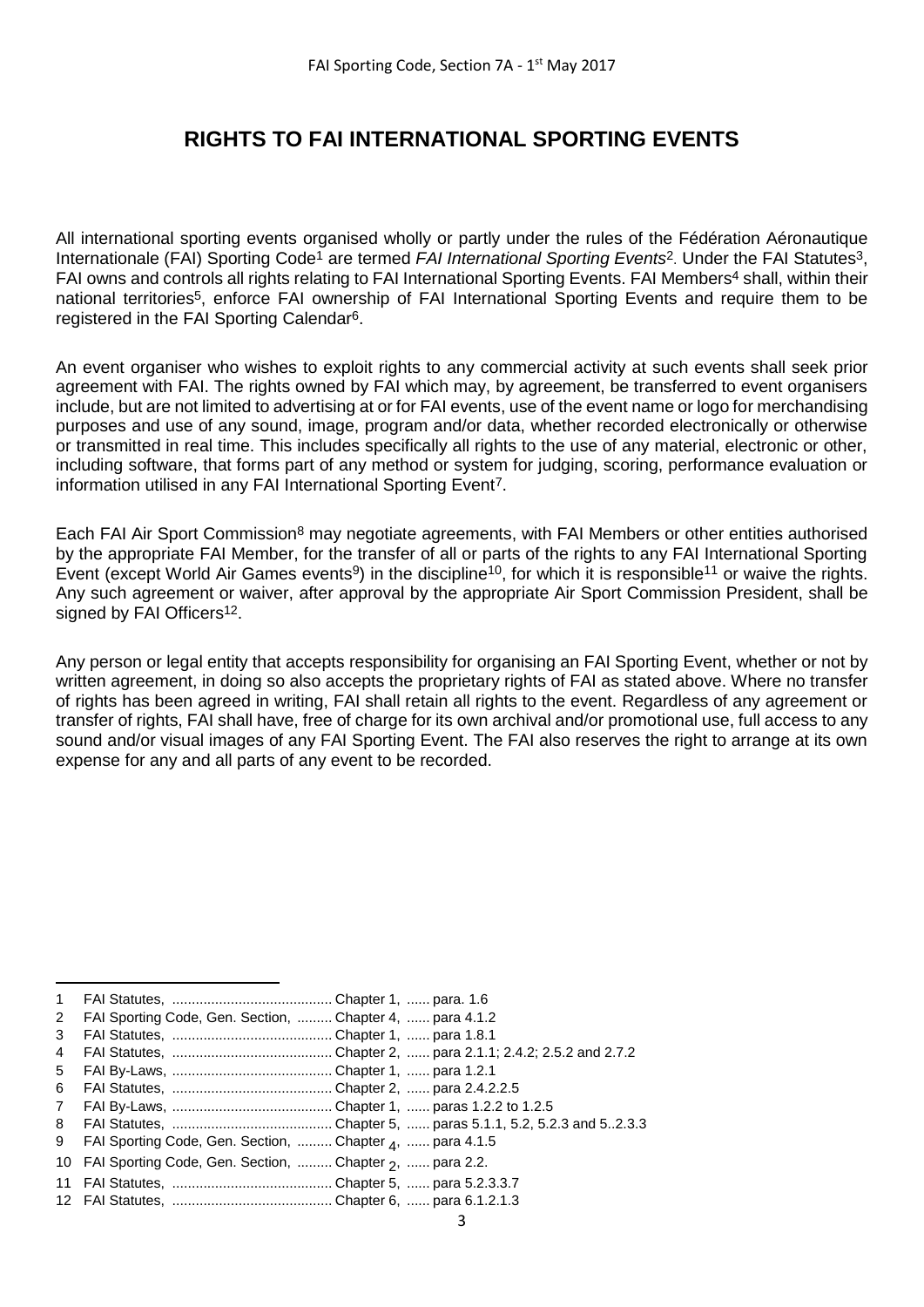#### **Editors Note:**

The FAI Sporting Code for Hang Gliding (hang gliders and paragliders) consists of the General Section and Section 7 combined. In cases of doubt, consult the General Section to establish the principles before applying the specific rules which appear in this Section 7.

Hang gliding (hang gliding and paragliding) is a sport in which both men and women participate. Throughout this document the words "he", "him" or "his" are intended to apply equally to either sex unless it is specifically stated otherwise.

Note: Where rules and regulations in this document refer only to a single discipline, they will be colour coded as follows:

Hang Gliding Classes 1,2,5 and Sport

Paragliding Cross Country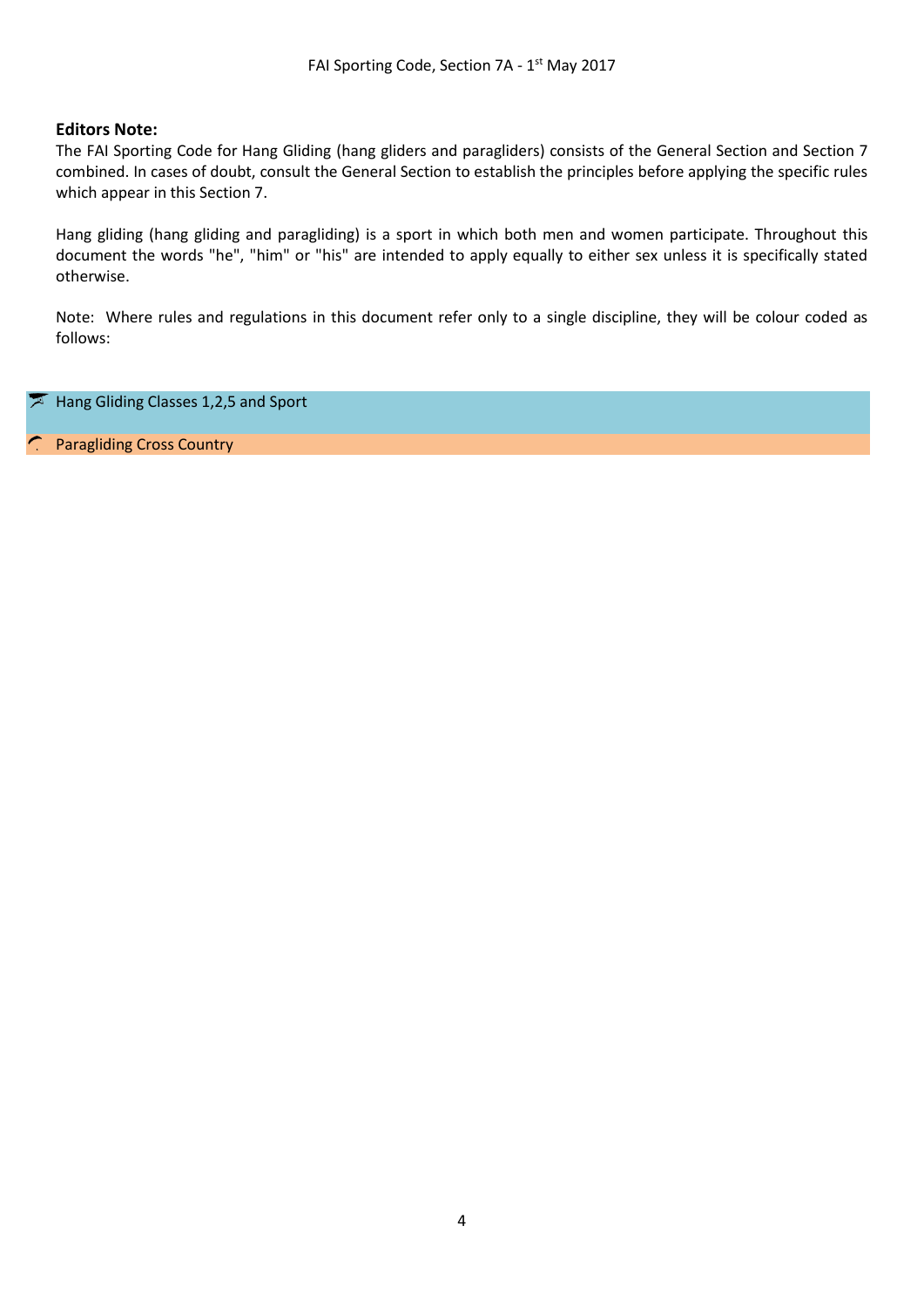## **Table of Contents**

| $\mathbf{1}$   |       |         |  |
|----------------|-------|---------|--|
| $\overline{2}$ |       |         |  |
|                | 2.1   |         |  |
|                | 2.2   |         |  |
|                | 2.2.1 |         |  |
|                |       | 2.2.1.1 |  |
|                |       | 2.2.1.2 |  |
|                |       | 2.2.1.3 |  |
|                |       | 2.2.1.4 |  |
|                | 2.2.2 |         |  |
|                | 2.2.3 |         |  |
|                | 2.2.4 |         |  |
|                | 2.2.5 |         |  |
|                | 2.2.6 |         |  |
|                | 2.2.7 |         |  |
|                | 2.2.8 |         |  |
|                | 2.3   |         |  |
|                | 2.3.1 |         |  |
|                | 2.3.2 |         |  |
|                | 2.3.3 |         |  |
|                | 2.4   |         |  |
| 3 <sup>7</sup> |       |         |  |
|                | 3.1   |         |  |
|                | 3.1.1 |         |  |
|                | 3.1.2 |         |  |
|                | 3.1.3 |         |  |
|                | 3.1.4 |         |  |
|                | 3.1.5 |         |  |
|                | 3.1.6 |         |  |
|                | 3.1.7 |         |  |
|                | 3.1.8 |         |  |
|                | 3.2   |         |  |
|                | 3.3   |         |  |
|                | 3.3.1 |         |  |
|                | 3.3.2 |         |  |
|                | 3.3.3 |         |  |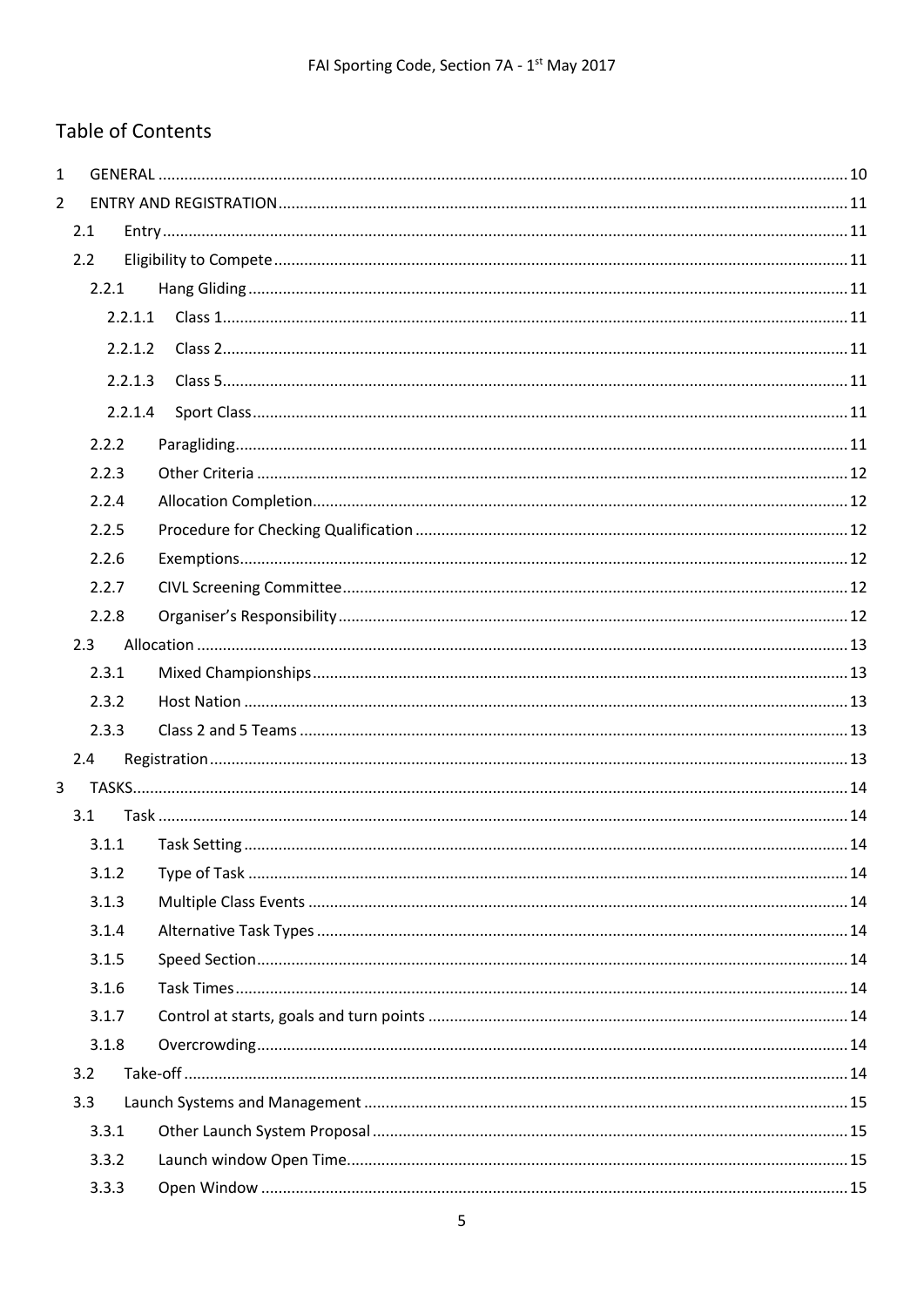|                | 3.3.4 |         |  |
|----------------|-------|---------|--|
|                | 3.3.5 |         |  |
|                | 3.3.6 |         |  |
|                | 3.3.7 |         |  |
|                | 3.3.8 |         |  |
|                | 3.3.9 |         |  |
|                | 3.4   |         |  |
|                | 3.4.1 |         |  |
|                | 3.4.2 |         |  |
|                | 3.4.3 |         |  |
|                | 3.5   |         |  |
|                | 3.5.1 |         |  |
|                | 3.5.2 |         |  |
|                | 3.5.3 |         |  |
|                | 3.5.4 |         |  |
|                | 3.6   |         |  |
|                | 3.6.1 |         |  |
|                | 3.6.2 |         |  |
|                | 3.7   |         |  |
|                | 3.8   |         |  |
|                | 3.9   |         |  |
| $\overline{4}$ |       |         |  |
|                | 4.1   |         |  |
|                | 4.1.1 |         |  |
|                |       |         |  |
|                | 4.1.3 |         |  |
|                |       | 4.1.3.1 |  |
|                | 4.2   |         |  |
|                | 4.2.1 |         |  |
|                | 4.2.2 |         |  |
|                | 4.2.3 |         |  |
|                | 4.3   |         |  |
|                | 4.3.1 |         |  |
|                | 4.3.2 |         |  |
|                | 4.4   |         |  |
|                | 4.4.1 |         |  |
|                | 4.4.2 |         |  |
|                | 4.4.3 |         |  |
|                | 4.4.4 |         |  |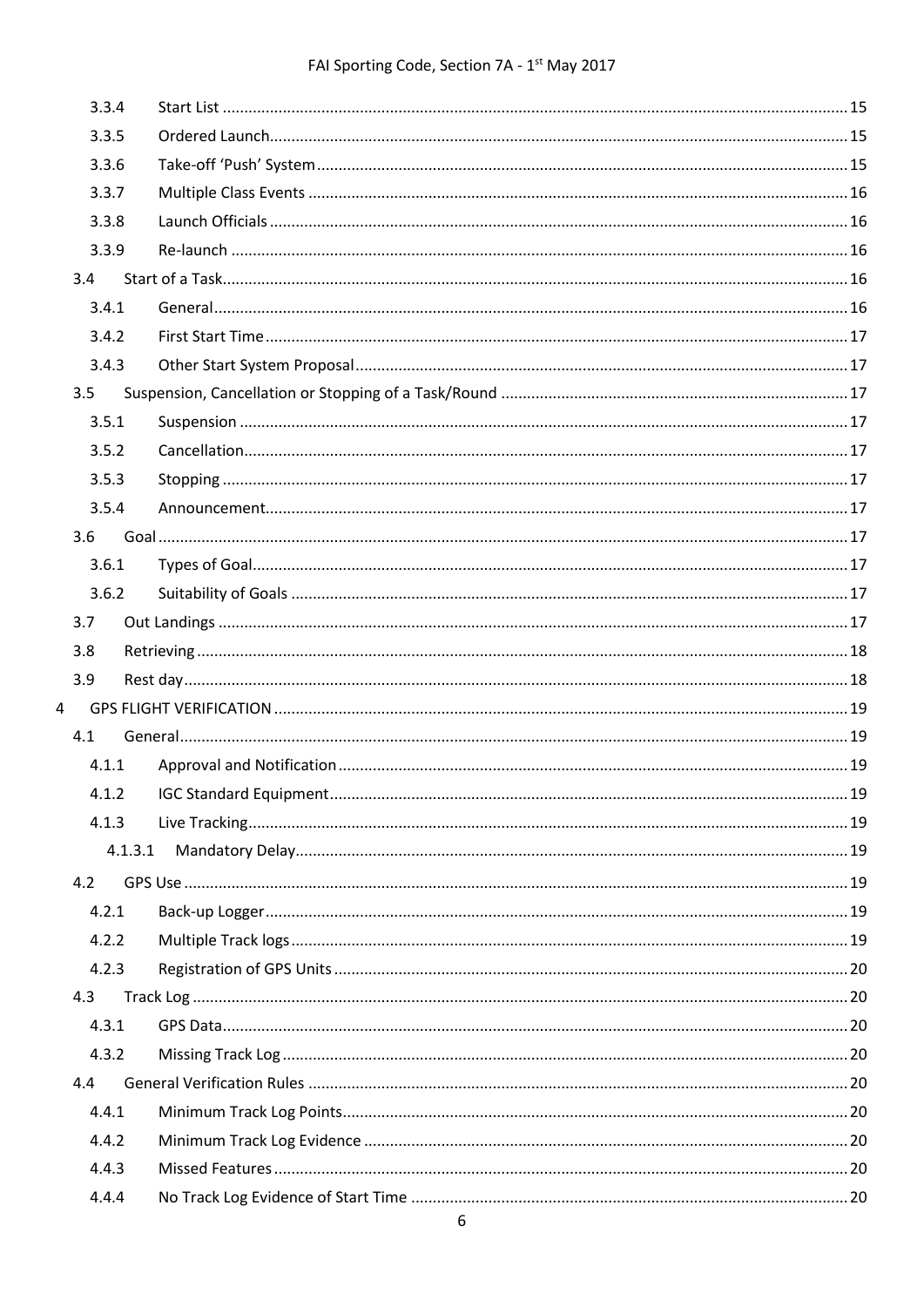| 4.4.5   |  |
|---------|--|
| 4.4.6   |  |
| 4.5     |  |
| 4.5.1   |  |
| 4.5.2   |  |
| 4.5.3   |  |
| 4.6     |  |
| 4.6.1   |  |
| 4.6.2   |  |
| 5       |  |
| 5.1     |  |
| 5.2     |  |
| 5.2.1   |  |
| 5.2.1.1 |  |
| 5.2.1.2 |  |
| 5.2.1.3 |  |
| 5.2.2   |  |
| 5.2.2.1 |  |
| 5.2.2.2 |  |
| 5.2.3   |  |
| 5.2.4   |  |
| 5.2.4.1 |  |
| 5.2.4.2 |  |
| 5.2.4.3 |  |
|         |  |
| 5.2.5   |  |
| 5.2.5.1 |  |
| 5.2.5.2 |  |
| 5.2.5.3 |  |
| 5.2.5.4 |  |
| 5.3     |  |
| 5.3.1   |  |
| 5.3.2   |  |
| 5.3.3   |  |
| 5.3.4   |  |
| 5.4     |  |
| 5.4.1   |  |
| 5.4.2   |  |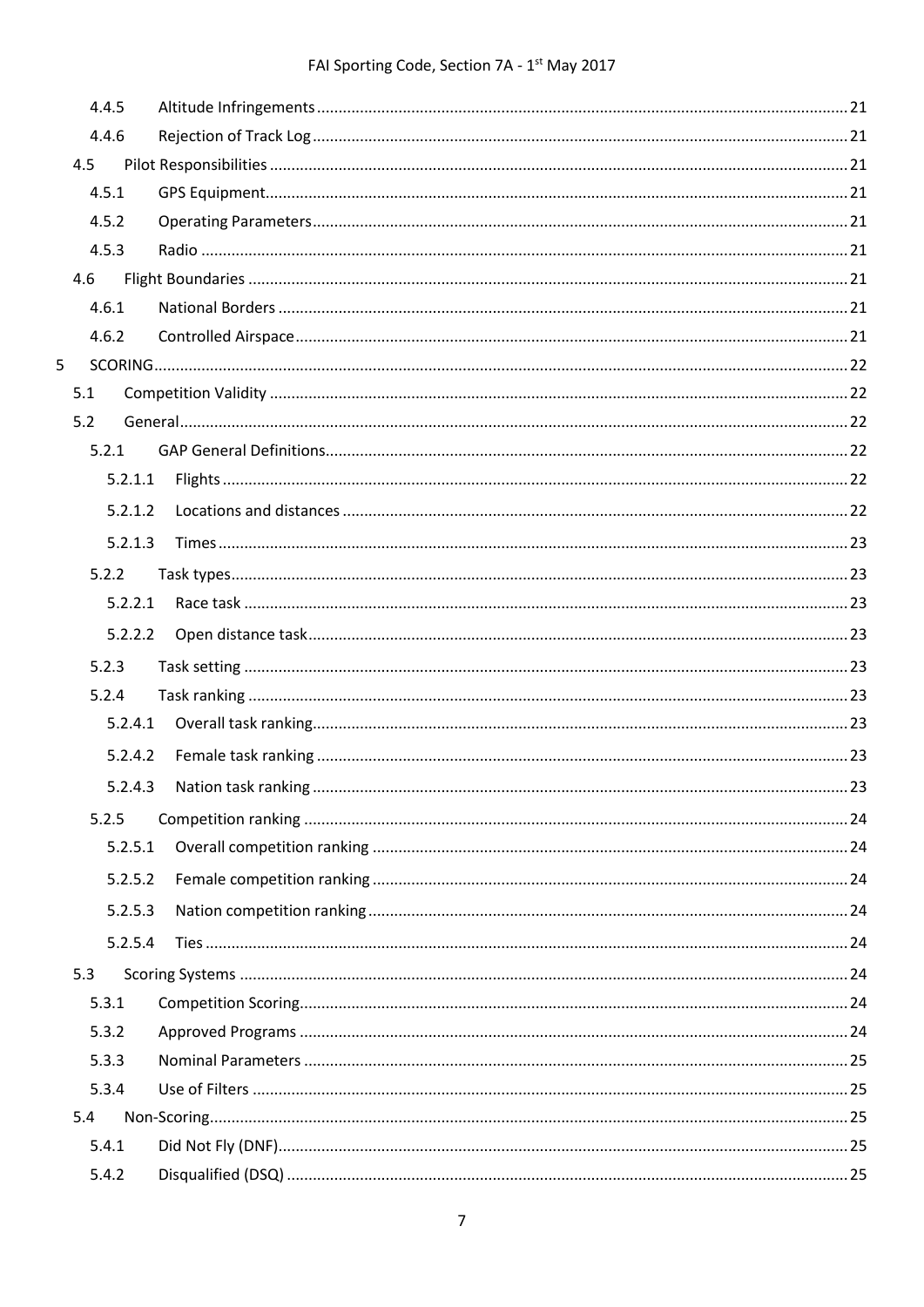|   | 5.4.3 |         |  |
|---|-------|---------|--|
|   | 5.5   |         |  |
|   | 5.5.1 |         |  |
|   | 5.5.2 |         |  |
|   | 5.5.3 |         |  |
| 6 |       |         |  |
|   | 6.1   |         |  |
|   | 6.2   |         |  |
|   | 6.2.1 |         |  |
|   | 6.3   |         |  |
|   | 6.3.1 |         |  |
|   | 6.3.2 |         |  |
|   | 6.3.3 |         |  |
|   | 6.3.4 |         |  |
| 7 |       |         |  |
|   | 7.1   |         |  |
|   | 7.2   |         |  |
| 8 |       |         |  |
|   | 8.1   |         |  |
|   | 8.1.1 |         |  |
|   | 8.1.2 |         |  |
|   | 8.1.3 |         |  |
|   | 8.1.4 |         |  |
|   | 8.2   |         |  |
|   |       |         |  |
|   | 8.2.2 |         |  |
|   | 8.2.3 |         |  |
|   | 8.2.4 |         |  |
|   | 8.2.5 |         |  |
|   |       | 8.2.5.1 |  |
|   |       | 8.2.5.1 |  |
|   |       | 8.2.5.1 |  |
|   |       | 8.2.5.1 |  |
|   |       | 8.2.5.1 |  |
|   | 8.3   |         |  |
|   | 8.3.1 |         |  |
|   | 8.3.2 |         |  |
|   | 8.3.3 |         |  |
|   |       |         |  |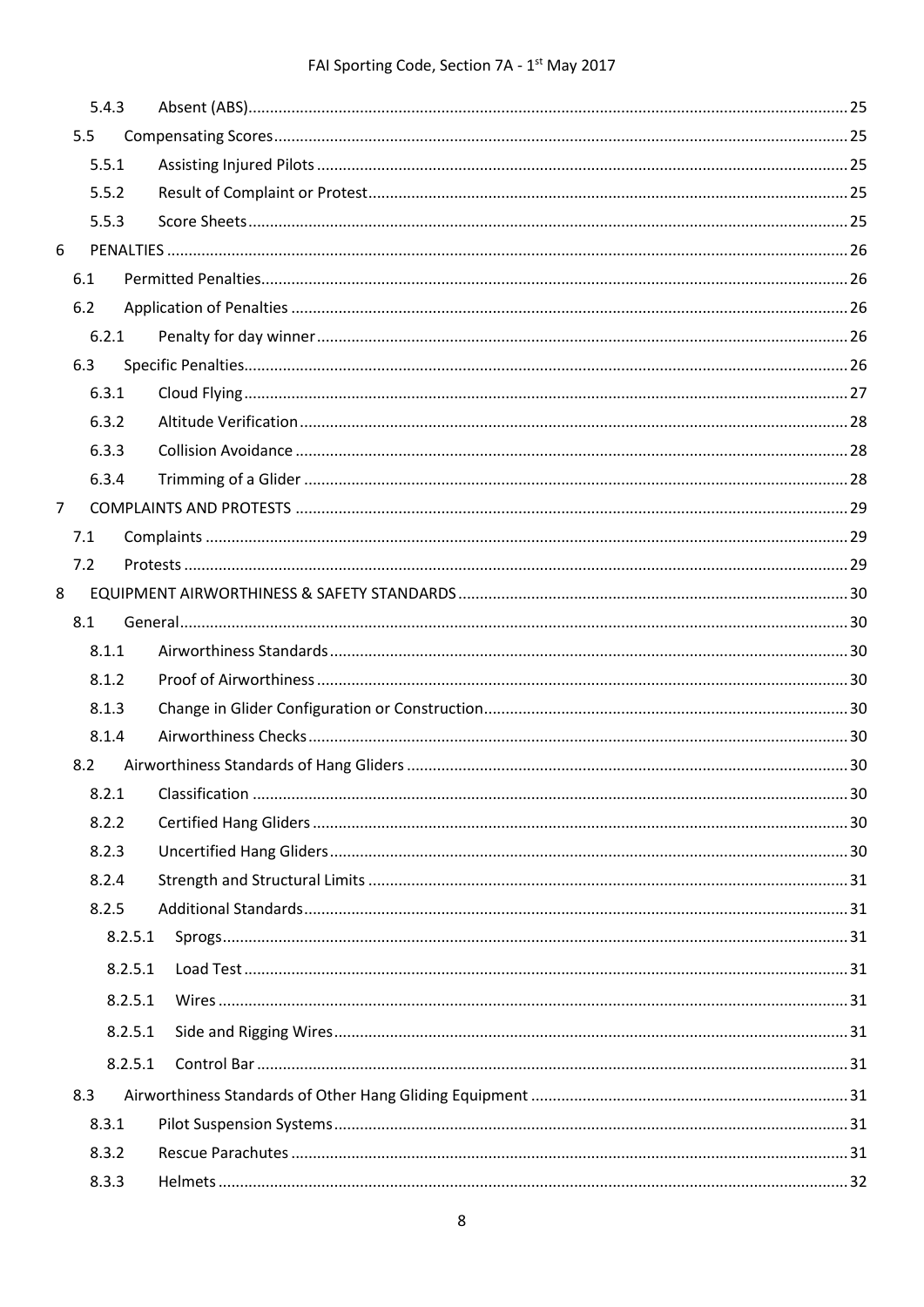| 8.3.4 |  |
|-------|--|
| 8.4   |  |
| 8.4.1 |  |
| 8.4.2 |  |
| 8.5   |  |
| 8.5.1 |  |
| 8.5.2 |  |
| 8.5.3 |  |
| 8.5.4 |  |
| 8.6   |  |
| 8.7   |  |
| 8.7.1 |  |
| 8.7.2 |  |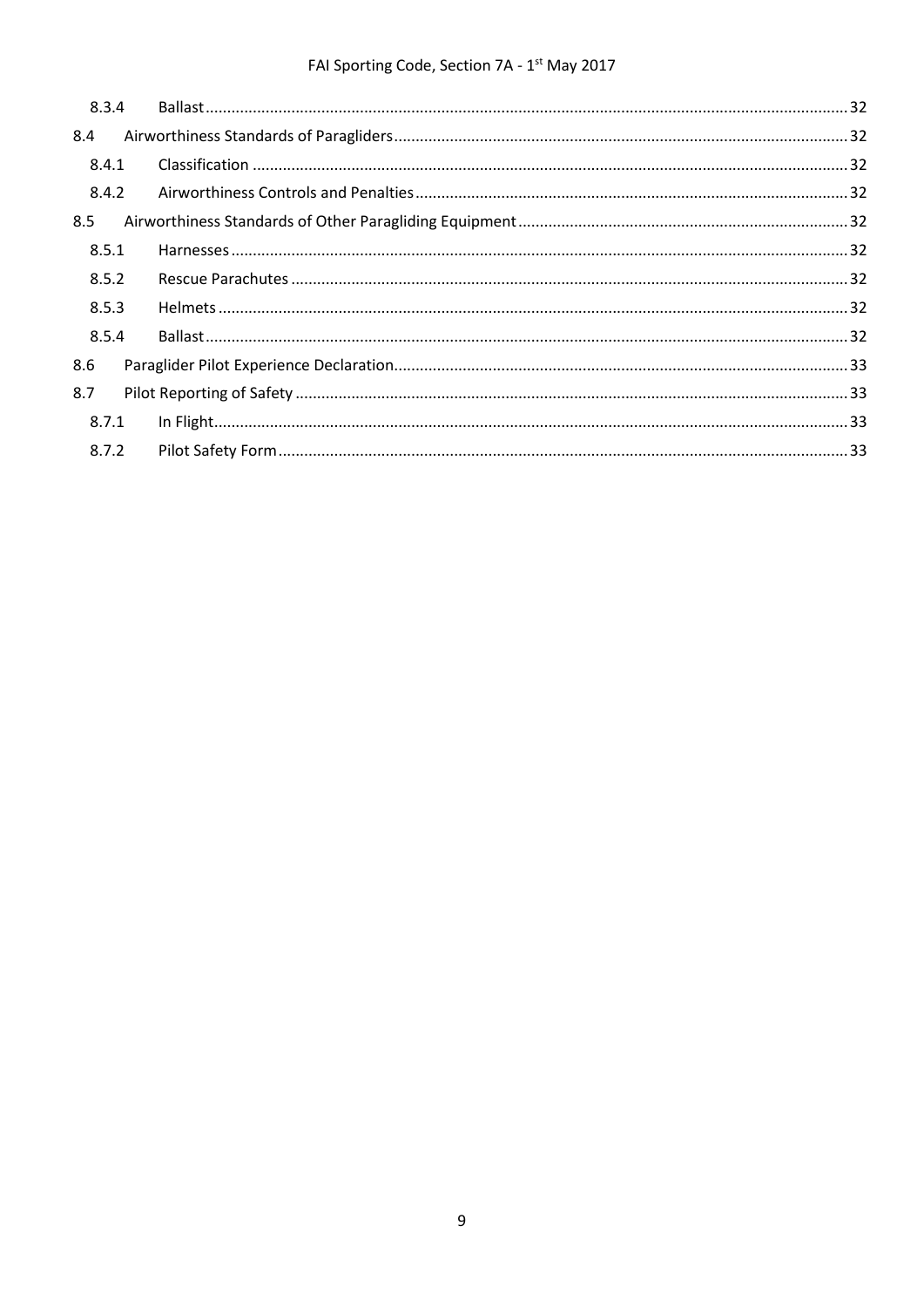## <span id="page-9-0"></span>**1 GENERAL**

Section 7A of the FAI Sporting Code is the subset of Section 7 (or "Common Section 7") dedicated to hang gliding and paragliding cross country championships. This document must be read in conjunction with Common Section 7, Section 7 Guidelines and Templates, and the General Section.

This document defines rules for 1<sup>st</sup> Category Events. For other 2<sup>nd</sup> Category Events, see Common Section 7-14.

Flight verification and scoring rules can be found in the Annex: CIVL GAP – Centralised Cross-Country Competition Scoring System for Hang Gliding and Paragliding. Further Annexes, as listed in Common Section 7 and referenced in this subset, provide additional guidance and recommendations for organisers, pilots and team leaders.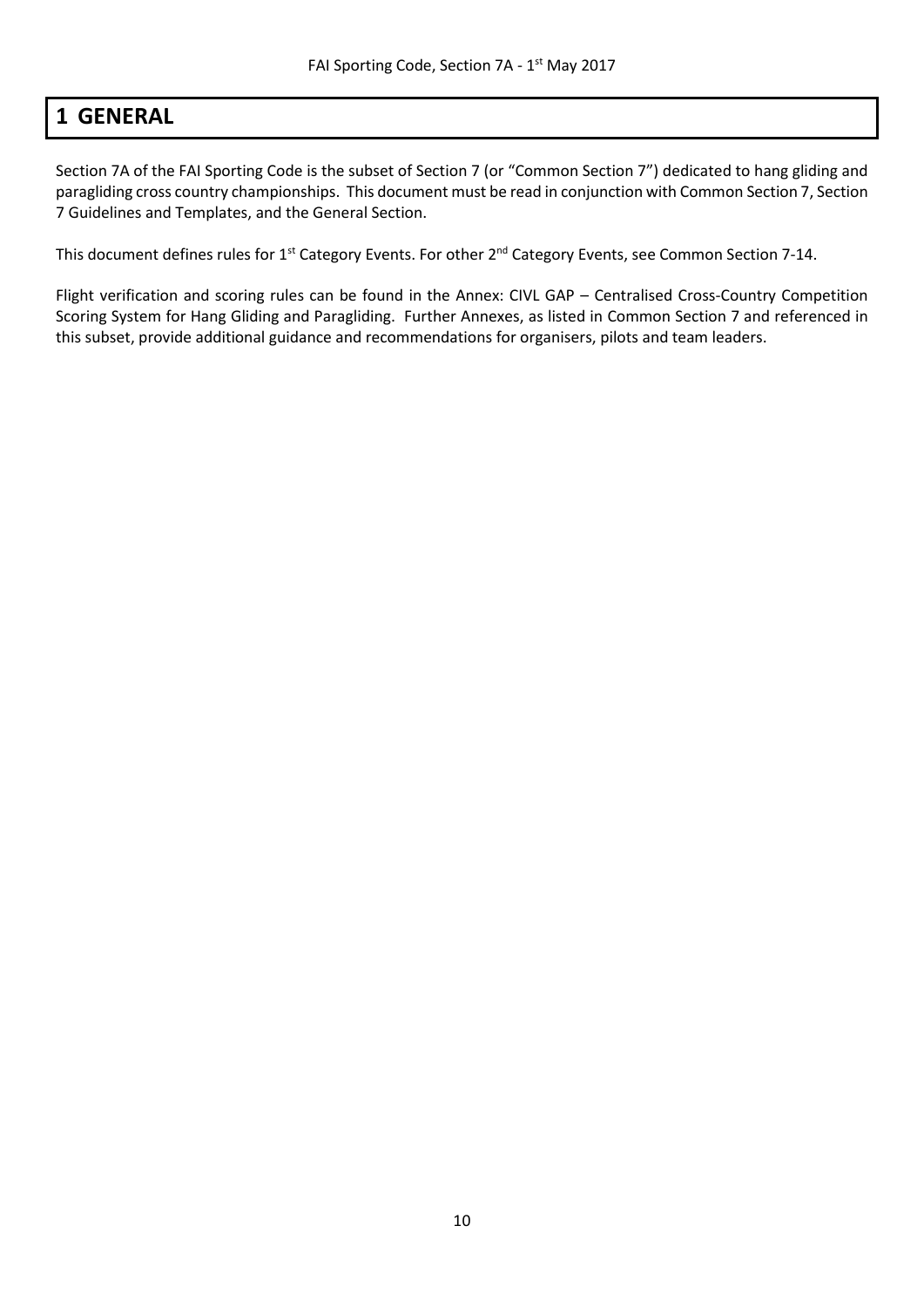## <span id="page-10-0"></span>**2 ENTRY AND REGISTRATION**

Reminder: The opening ceremony is considered to be the official start of the Championship.

## <span id="page-10-1"></span>*2.1 Entry*

The maximum number of pilots permitted is 150. The maximum number of pilots constituting a national team is 6.

The Local Regulations shall state:

The number of pilots that may be accepted in the championship. The number of pilots that may be entered by a NAC. The number of pilots of each sex who may be entered by a NAC (if applicable). The number of pilots constituting a national team.

## <span id="page-10-2"></span>*2.2 Eligibility to Compete*

### <span id="page-10-4"></span><span id="page-10-3"></span>**2.2.1 Hang Gliding**

#### 2.2.1.1 Class 1

In the 36 months before the ranking reference date, which is 3 calendar months before the championship starts, a pilot has to have:

- Been ranked with at least 20 WPRS points in Hang Gliding Class 1.
- Participated in one or more FAI sanctioned competitions with at least 30 pilots.

#### <span id="page-10-5"></span>2.2.1.2 Class 2

<span id="page-10-6"></span>To be defined in the local regulations.

#### 2.2.1.3 Class 5

In the 36 months before the ranking reference date, which is 3 calendar months before the championship starts, a pilot has to have:

- Been ranked with at least 20 WPRS points in Hang Gliding Class 1, 2 or 5.
- Flown a Class 5 glider in at least one Second Category event with at least 30 participants.

#### 2.2.1.4 Sport Class

<span id="page-10-7"></span>To be defined in the Local Regulations.

## <span id="page-10-8"></span>**2.2.2 Paragliding**

In the 24 months before the ranking reference date, which is 3 calendar months before the championship starts, a pilot has to have either:

- For World Championships, ranked in the top 500 in the World WPRS for paragliding or scored a minimum of 40 WPRS points in any single FAI sanctioned event.
- For European Championships, ranked in the top 500 in the European WPRS for paragliding or scored a minimum of 20 WPRS points in any single FAI sanctioned event.
- For other Continental Championships, ranked in the top 1500 in the World WPRS for paragliding or scored a minimum of 20 WPRS points in any single FAI sanctioned event.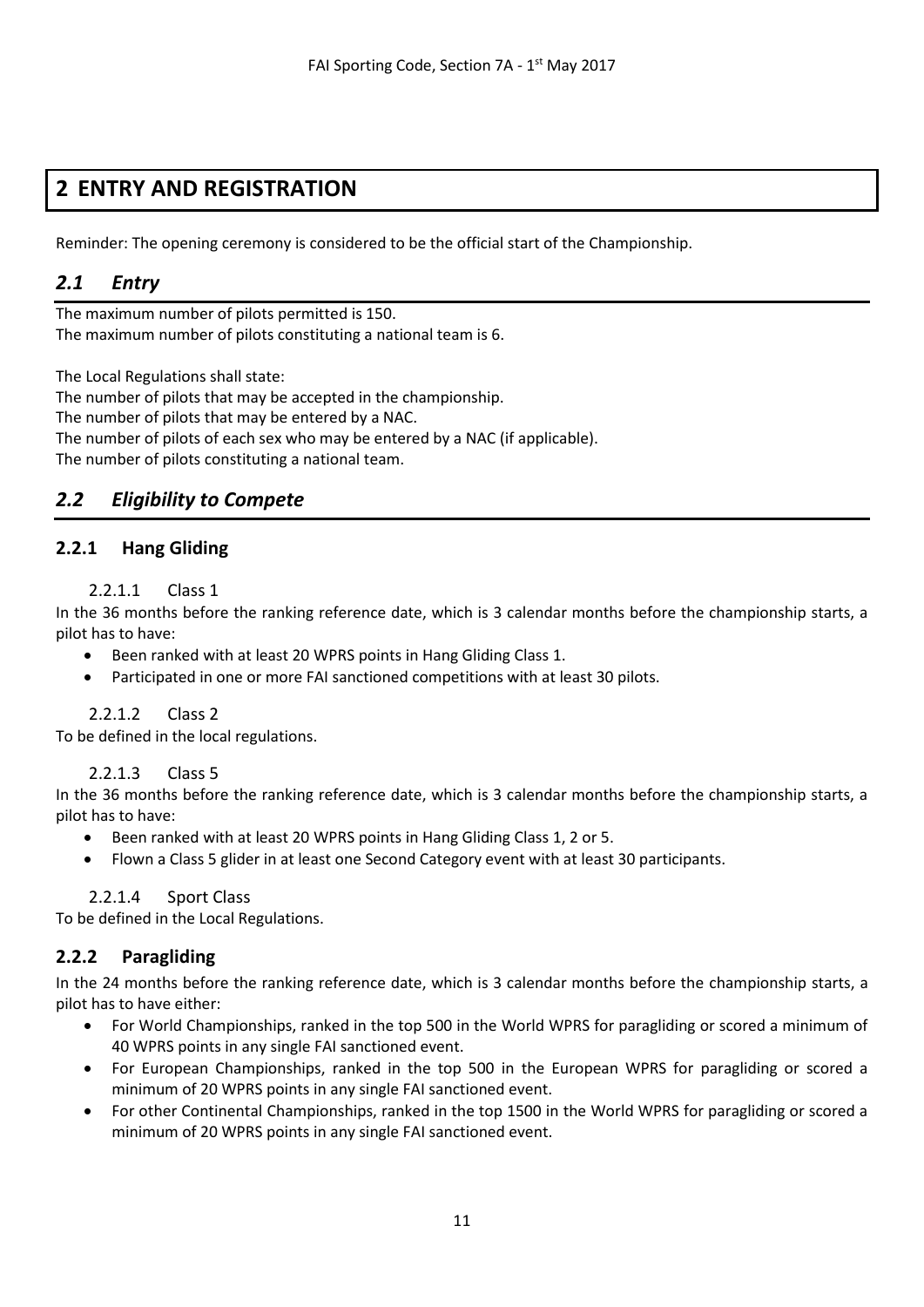## <span id="page-11-0"></span>**2.2.3 Other Criteria**

If a competition organiser wishes to set stricter criteria, these must be declared with the bid for the event. Any other qualifying criteria must be included in the approved Local Regulations.

### <span id="page-11-1"></span>**2.2.4 Allocation Completion**

The allocation process must be completed by the organisers and finalised 60 days before the start of the championship.

## <span id="page-11-2"></span>**2.2.5 Procedure for Checking Qualification**

Qualification is to be checked by four parties to avoid unnecessary travel, expenses and disappointment in the event that a pilot's entry is rejected due to not meeting the qualification criteria:

- The NAC or National Association/Federation before selecting their pilots.
- The competition organiser.
- The CIVL Screening Committee.
- The pilot.

It is each pilot's responsibility to make sure he is qualified.

### <span id="page-11-3"></span>**2.2.6 Exemptions**

For any exemptions to pilot qualification requirements, applications must be made by the pilot's NAC, with supporting evidence of the pilot's international competition history. It is the responsibility of the NAC to ensure this is received by the CIVL President at least 60 days before the start of the competition.

The list of exempted pilots is published on the organisers' website.

When a pilot has competed in a Category 1 event after gaining an exemption, that pilot shall not be eligible for further Category 1 events unless he meets the normal qualification criteria.

## <span id="page-11-4"></span>**2.2.7 CIVL Screening Committee**

A Screening Committee is appointed by CIVL Bureau for each championship. It consists of three persons, preferably one representing the pilots, one representing the team leaders, one representing the bureau. The Screening Committee shall:

- Check that entries accepted by the organiser meet eligibility to compete criteria. Notify organiser promptly of any that do not so that he may advise the NAC of the possibility to apply for an exemption.
- Review applications for exemptions. Request additional information if necessary. Make decisions with safety in mind and inform NACs and organisers.
- Check that the allocation process is run according to the rules.

Before reviewing exemption applications, the Screening Committee will discuss and decide the standard of pilots for whom exemptions may be granted. Such standards may be significantly different from one event to another, e.g. for a hang gliding Sport Class or a Class 2 event. The Screening Committee may modify the exemption form accordingly.

The Screening Committee will ensure that the correct exemption form is available on the organiser's website.

The application form must include a clear statement of support from the NAC confirming that it believes that participation in the championship by the pilot will not affect the safety of either that pilot or other participants. Exemption forms which include additional material for consideration may be accepted but any that omit requested information may be rejected.

#### <span id="page-11-5"></span>**2.2.8 Organiser's Responsibility**

It is the organiser's responsibility to notify NACs of any pilots who do not appear to meet the qualification criteria.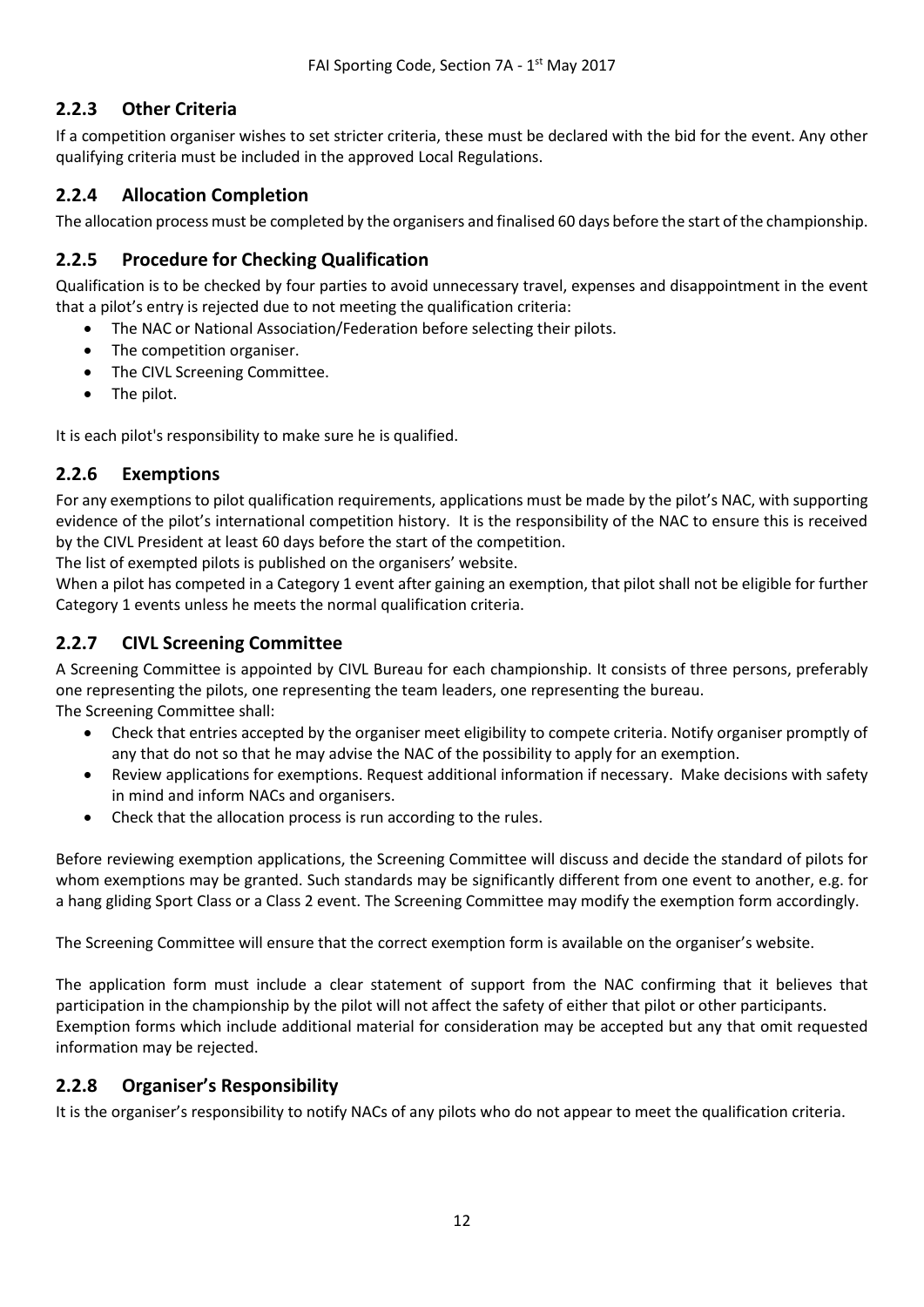## <span id="page-12-0"></span>*2.3 Allocation*

Places are allocated to nations, one by one, in order from the top nation in the WPRS nation ranking down to the last ranked nation; if any places are still available, the process starts at the top again. This process will continue until the maximum number of pilots is reached or until 60 days before the start of the championship. The nation ranking for this purpose shall be the WPRS Nation Ranking three calendar months before the championship starts. NACs are recommended to qualify more pilots than needed in case a late substitute is required.

## <span id="page-12-1"></span>**2.3.1 Mixed Championships**

Where there is no separate championship for women, the base for all nations is one pilot plus one female pilot (1+1). The allocation is done according to 2.3, but in this process the place allocated to the one female pilot in the base team size cannot be filled by a male pilot in any round of allocation.

Where there is no separate championship for women, the base for all nations may be one pilot plus two female pilots (1+2). The allocation is done according to 2.3, but in this process the places allocated to the two female pilots in the base team size cannot be filled by a male pilot in any round of allocation.

#### <span id="page-12-2"></span>**2.3.2 Host Nation**

The host nation shall have the opportunity of entering the same number of pilots as the top nation, except that in mixed championships they may not enter males as substitutes for females with places allocated under the 1+1 rule (see 2.3.1).

## <span id="page-12-3"></span>**2.3.3 Class 2 and 5 Teams**

Each NAC must fill up to the full team quota in Class 5before it can enter a Class 5 glider in Class 2. A change of a competitor from one class to another is not permitted after the closing date stated on the entry form unless the entry is restricted, or a particular class in the championship is cancelled.

There is no team championship in Class 2.

## <span id="page-12-4"></span>*2.4 Registration*

Each competitor will be required to present:

- Proof of identity.
- Satisfactory evidence of glider airworthiness.
- Proof of valid insurance as detailed.
- GPS.

Each competitor will be requested to sign:

- Waiver declaration (agreement on release of liability).
- Certified glider statement.
- Entry form.
- Pilot experience declaration.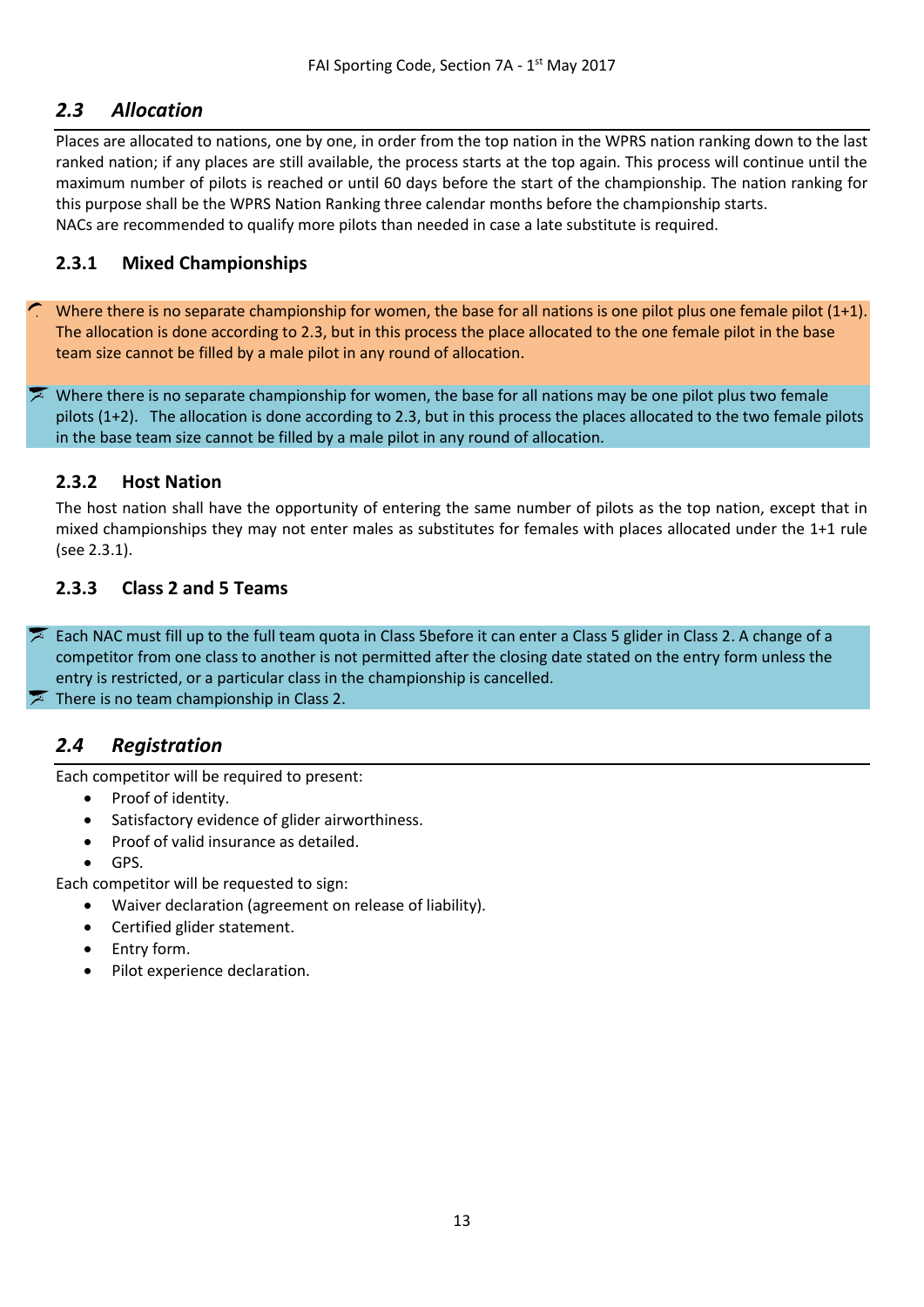## <span id="page-13-0"></span>**3 TASKS**

## <span id="page-13-1"></span>*3.1 Task*

## <span id="page-13-2"></span>**3.1.1 Task Setting**

The Meet Director is to take into consideration the level of the average pilots when setting tasks. The same task shall be set for each pilot in a particular FAI Class. The Meet Director may announce alternative tasks at briefing for use if the weather changes, but he may not change the task once flying has started.

## <span id="page-13-3"></span>**3.1.2 Type of Task**

Tasks are defined in CIVL GAP – Centralised Cross-Country Competition Scoring for Hang-Gliding and Paragliding.

### <span id="page-13-4"></span>**3.1.3 Multiple Class Events**

Where different classes fly from the same site, operations may be conducted under the charge of a single Director. Where different classes fly from separate sites, each site must have its own Director or Deputy Director.

### <span id="page-13-5"></span>**3.1.4 Alternative Task Types**

The Competition Organiser may propose additional task types at the time of making the bid for the Championships provided the organising team has satisfactory experience of the new task format in national championships.

### <span id="page-13-6"></span>**3.1.5 Speed Section**

In 1<sup>st</sup> Category competitions the Meet Director should set the end of Speed Section before goal to avoid pilots flying fast close to the ground. The minimum distance from goal should be 500m unless there is a valid safety reason to specify otherwise.

#### <span id="page-13-7"></span>**3.1.6 Task Times**

The Meet Director shall state at briefing the times at which take-offs, starts, turn points and finish lines close. A lastlanding time may also be set. If the start is delayed, all given times will be delayed by corresponding amounts, except that the last-landing time will, in no circumstances, be later than sunset plus 30 minutes. It may be earlier if local national air regulations or practical considerations so require; this must be stated in the Local Regulations.

#### <span id="page-13-8"></span>**3.1.7 Control at starts, goals and turn points**

At starts, goals and turn points control will be made by a method approved by CIVL and detailed in the local regulations. Details regarding crossing the finish line are explained in CIVL GAP document.

#### <span id="page-13-9"></span>**3.1.8 Overcrowding**

The Meet Director must avoid dangerous overcrowding in the air. As a guide, tasks must be set and organised to avoid very large gaggles. For example, he may set a large start cylinder encompassing several thermal triggers, specify multiple start gates and/or temporarily close the launch until pilots already in the air disperse.

## <span id="page-13-10"></span>*3.2 Take-off*

Main take-offs must be described precisely on the competition website.

The Local Regulations must give the GPS references of these sites.

During the competition, other appropriate take-off sites may be used by the Meet Director after consultation with the Steward, Team Leaders, Task Advisory Committee and Safety Committee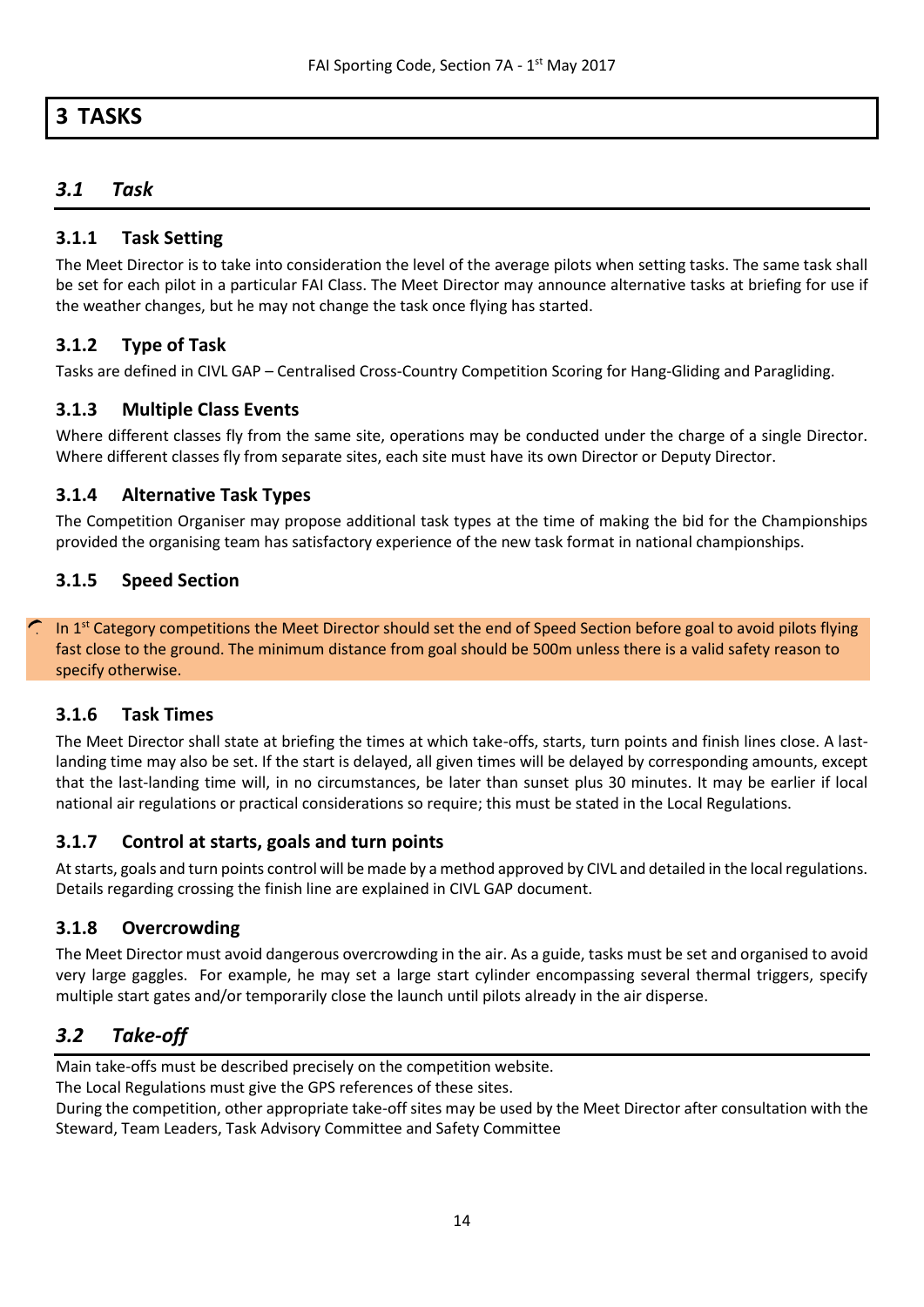## <span id="page-14-0"></span>*3.3 Launch Systems and Management*

The Meet Director may use any of the launch systems as agreed by CIVL at the time of the acceptance of the bid to run the Championships. The Local Regulations shall state which is to be used.

### <span id="page-14-1"></span>**3.3.1 Other Launch System Proposal**

A proposed, new launch system may be used, provided that the system has been used successfully in at least one competition of similar size to the event for which the bid is being made. The organiser shall produce his proposals in detail before acceptance of his bid.

#### <span id="page-14-2"></span>**3.3.2 Launch window Open Time.**

The Task Board shall state the minimum length of time that the launch window must be open for the task to be considered valid.

The launch window open time will be based on the number of competitors and the number of launch points available with a minimum of 45 seconds of safe launch conditions per pilot.

The launch window open time will be based on the number of competitors and the number of launch points available with a minimum of 30 seconds of safe launch conditions per pilot.

Launch window extension time will be specified at the task briefing and will be used if the launch window is required to be closed for safety reasons.

#### <span id="page-14-3"></span>**3.3.3 Open Window**

Free take-off without any set order. There must be a large enough rigging area for competitors with enough marshals to ensure easy entry into the take-off corridors.

There must be at least one ramp or take-off place for each 40 competitors and competitors must be able to take-off at a rate of at least two per minute in ideal conditions.

#### <span id="page-14-4"></span>**3.3.4 Start List**

Pilots take-off in a scheduled order, which advances automatically each day. A take-off order is made by lottery before the first task. This order advances each day by a proportion of the competitors (say 2/7). If space allows (as in an aero tow launch competition) the gliders can be placed on numbered spots before first take-off time.

#### <span id="page-14-5"></span>**3.3.5 Ordered Launch**

Pilots take-off in a scheduled order, which is determined by the Meet Director using the method approved by CIVL in the Local Regulations. When there are no pilots willing to launch, the Meet Director may allow pilots outside their launch order to move to the front of the launch queue, where they will be treated in the same fashion as a pilot who has 'pushed' under 3.3.6.

At sites not large enough for all the competitors, an ordered launch method may be used. If this is used on the first day, the order will be according to the WPRS; the following days the competition ranking will be used. In both cases the top 15 male pilots and the top 5 female pilots will have the right to enter the take-off area whenever they wish.

## <span id="page-14-6"></span>**3.3.6 Take-off 'Push' System**

At sites where the pilots are required to queue to take-off, the Meet Director may use the push system. This allows any pilot to push a line of competitors by announcing to the take-off official 'Pilot number X is pushing". Immediately, all pilots ahead of the one pushing have 30 seconds (see note) in which to decide to take-off and then a further 30 seconds to complete the take-off. A pilot who declines to take-off during his decision period must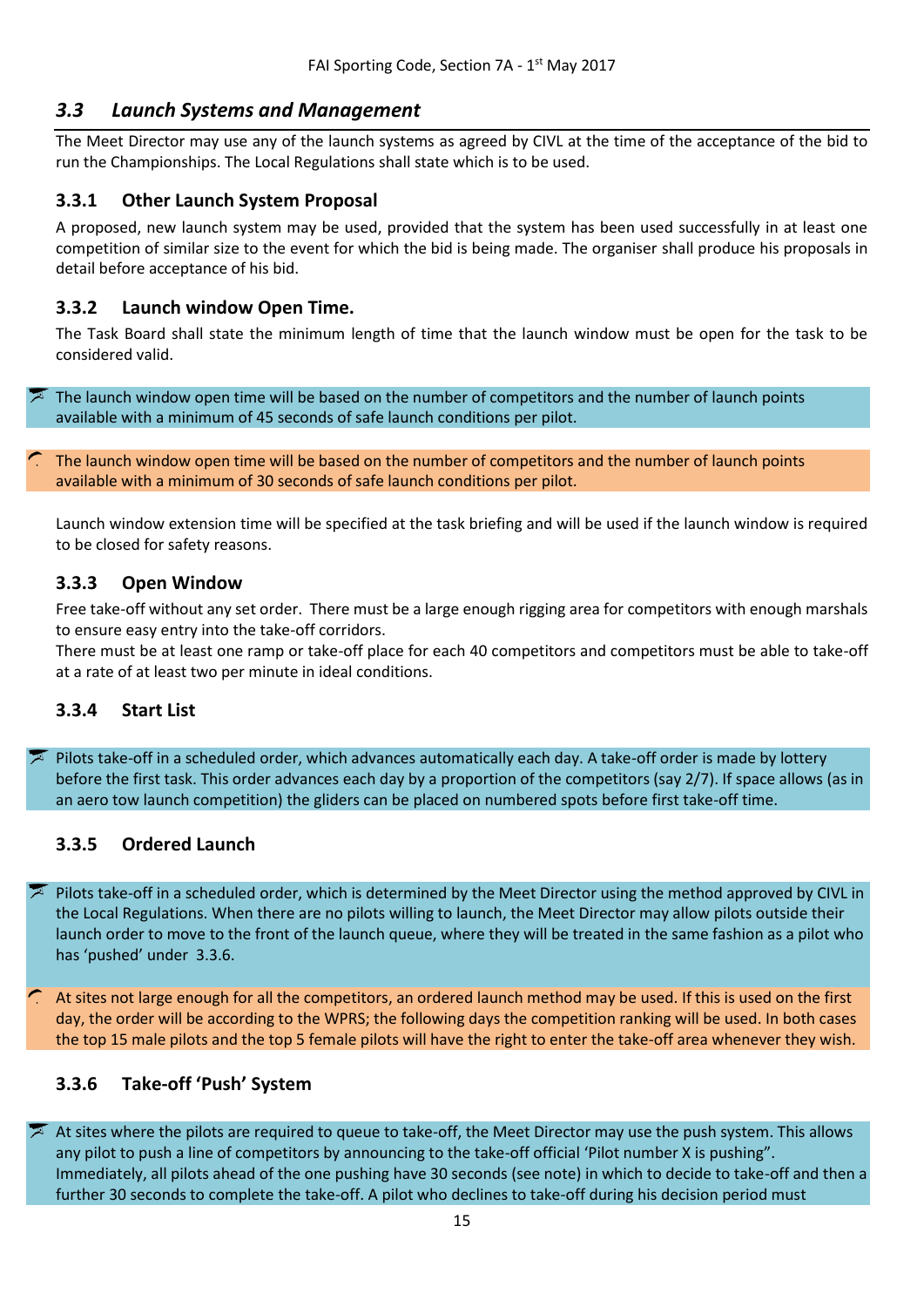immediately go to the end of the queue. A pilot who fails to take-off within the completion period will be scored zero for the task. When the pushing pilot arrives at the take-off point he is not permitted any decision time, but must take-off within 30 seconds or be scored zero for the task. A pilot who wishes to "push" must be ready to take off immediately when he pushes and may not leave the launch line subsequently. No pilot may move into the start lane while a "push" is under way in that lane nor may any pilot initiate another "push" in that lane until the current one has been completed. When an ordered launch is used, a pilot who decides not to take off in his turn may not subsequently "push" in that task.

- In competitions were multiple sequential launch lanes are used and there is an ordered launch, a "push" applies to all launch lanes in each "launch zone" as if it was a single launch lane. Sequential launch lanes means that pilots are allowed to launch sequentially from the lanes, e.g. first a pilot from Lane 1 launches, then a pilot from Lane 2, then a pilot from Lane 3, then another pilot from Lane 1, etc., in that order. A "launch zone" is an area where sequential launch lanes are grouped together. Where a site provides for both sequential launch lanes and independent launch lanes, a launch zone is an area where all of the sequential launch lanes are grouped together and are separate from other independent launch lanes.
- In competitions where more than one class is using a launch point or lane in the same time frame, a lane may be designated the priority lane for a given class. The push system would operate in that lane for the class given priority. Pilots not in that class will be pushed but will not be allowed to push the priority class.
- *Note: The Meet Director may specify different time periods to suit local site conditions, but these must not be changed during the period of the competition.*

## <span id="page-15-0"></span>**3.3.7 Multiple Class Events**

Where more than one class is competing from the same launch site it is recommended that organisers allocate launch priority to each class at a separate launch point, which may change daily. Where this is not practical, and in any mixed class launch lanes, the Local Regulations shall specify how the push rule (above) is to be applied to a queue of mixed class gliders.

It is recommended that organisers separate classes as far as possible by varying launch/start times, start cylinder radius and other available means.

## <span id="page-15-1"></span>**3.3.8 Launch Officials**

Where launch lanes or a queuing system is used the organiser shall provide a minimum of three launch officials per lane or launch point, whether the launch is ordered or not.

## <span id="page-15-2"></span>**3.3.9 Re-launch**

Unless specified in the Local Regulations, competitors will be allowed a single launch only.

A failed launch attempt or a safety problem arising immediately after take-off which results in a landing will not count as one take-off.

In the event of a technical problem immediately after launch, a pilot or team leader must ask permission from the Meet Director to land in the designated area. The pilot may only land after permission is given by the Meet Director. The pilot must report to the Meet Director before a second launch. Pilots who do not follow this protocol will be awarded minimum distance only.

When permitted a re-launch, pilots will not take priority over other pilots who have not yet launched.

HG – In aerotow championships, re-launches and priorities are defined in the Local Regulations.

## <span id="page-15-3"></span>*3.4 Start of a Task*

## <span id="page-15-4"></span>**3.4.1 General**

Starts may be either Air or Ground Starts and may be either a single start time (Race to Goal) or a number of start periods (Elapsed Time Speed Run).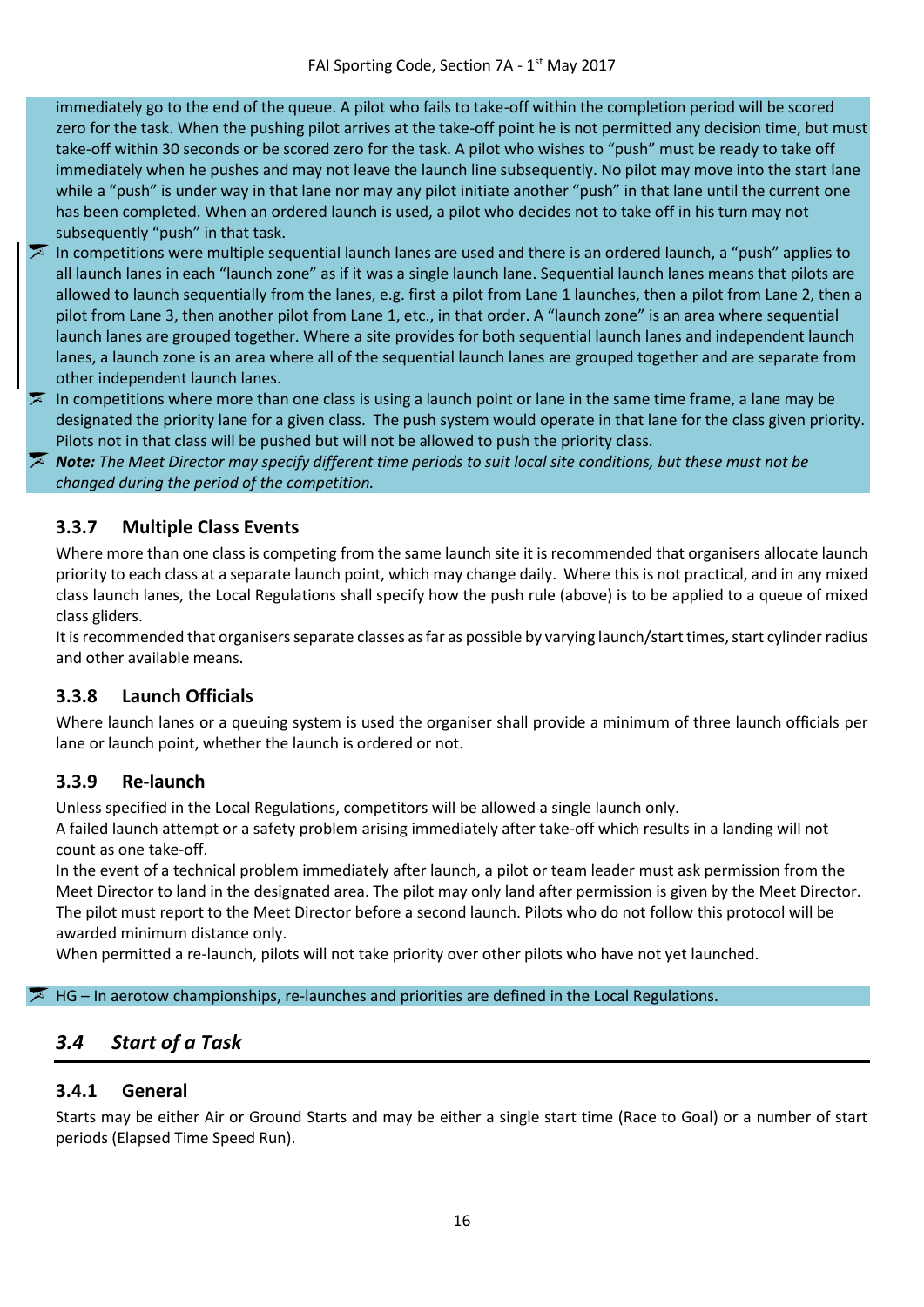## <span id="page-16-0"></span>**3.4.2 First Start Time**

The time between the opening of the Launch Window and the first start time must be at least the minimum launch window open time specified in the Local Regulations plus a realistic period for the pilots to climb and fly to the edge of the start sector.

## <span id="page-16-1"></span>**3.4.3 Other Start System Proposal**

A proposed new start system may be used, provided the system has been used successfully in at least one competition of similar size to the event for which the bid is being made. The Competition Organiser shall produce his proposals in detail before acceptance of his bid.

## <span id="page-16-2"></span>*3.5 Suspension, Cancellation or Stopping of a Task/Round*

## <span id="page-16-3"></span>**3.5.1 Suspension**

For safety reasons the Meet Director may suspend the launch if conditions become unsuitable. If launching is suspended only for a short period, the Meet Director need not cancel the task.

## <span id="page-16-4"></span>**3.5.2 Cancellation**

The Meet Director may cancel a task before any competitor has taken off for safety reasons or if the weather becomes unsuitable.

## <span id="page-16-5"></span>**3.5.3 Stopping**

The Meet Director has the power to stop a task after some or all pilots have taken off only in an emergency resulting from hazardous weather or other conditions which could not be avoided by the pilots, and which would endanger their safety.

### <span id="page-16-6"></span>**3.5.4 Announcement**

When a task has been stopped it is the responsibility of the Meet Director to announce this, and the stop time, on competition and safety frequencies. In addition, this should be notified to participants via Team Leaders. Where possible the announcement should also be repeated on team frequencies.

Stopped tasks are scored according to the rules in CIVL GAP - Centralised Cross-Country Competition Scoring for Hang-Gliding and Paragliding document.

## <span id="page-16-7"></span>*3.6 Goal*

Two kinds of goal control are possible: with or without a physical line. The Meet Director should use a physical finish line as often as possible for several reasons (safety, accuracy, public, media).

## <span id="page-16-8"></span>**3.6.1 Types of Goal**

Options are defined in CIVL GAP – Centralised Cross-Country Competition Scoring for Hang-Gliding and Paragliding

## <span id="page-16-9"></span>**3.6.2 Suitability of Goals**

Prior to setting goals, organisers must physically check that the area is safe to land, with no dangerous obstacles on the approaches or surrounding area. Stewards will consult with the Meet Director to ensure that landing fields are suitable and safe prior to the start of the championship.

As far as possible, landing fields should be manned with at least one official for logistical and safety reasons.

## <span id="page-16-10"></span>*3.7 Out Landings*

If a pilot lands away from the designated goal for the task he must inform the organisers in person or by any means permitted by the organisers, with the minimum delay, at the latest by the closing time for the task or the report back deadline. On return to base he must go immediately to retrieve control with his GPS unit. Failure to follow this procedure without good reason may result in penalties.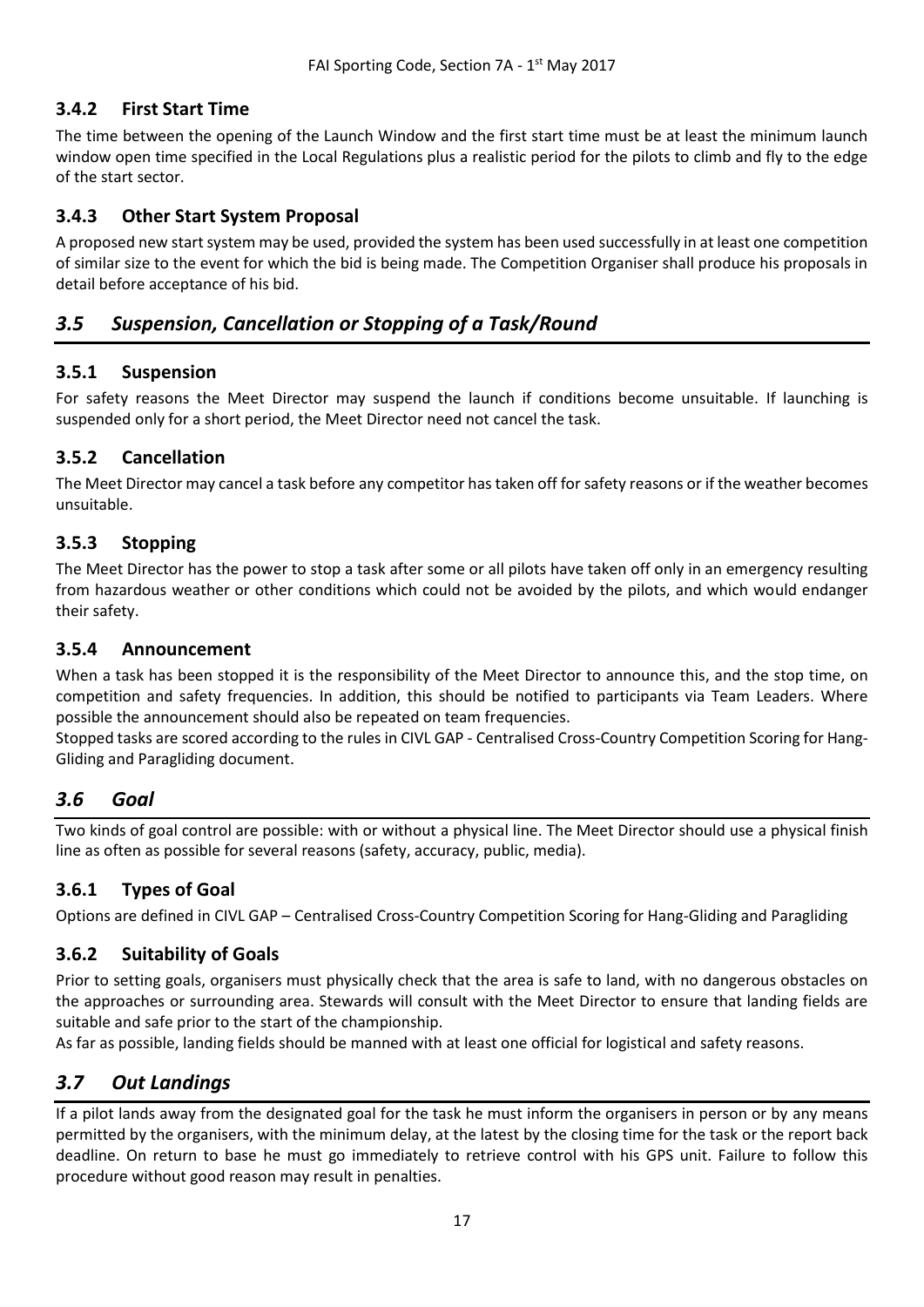## <span id="page-17-0"></span>*3.8 Retrieving*

If organisers provide retrieves, the next task may not be started unless all serviceable competing gliders are retrieved in time to participate.

## <span id="page-17-1"></span>*3.9 Rest day*

After six consecutive flying days, there will be one rest day, unless it is the last day of the competition. The rest day may be changed due to predicted inclement weather conditions or other constraining factor, with the agreement of the Team Leaders.

'Flying days' are defined in the Local Regulations.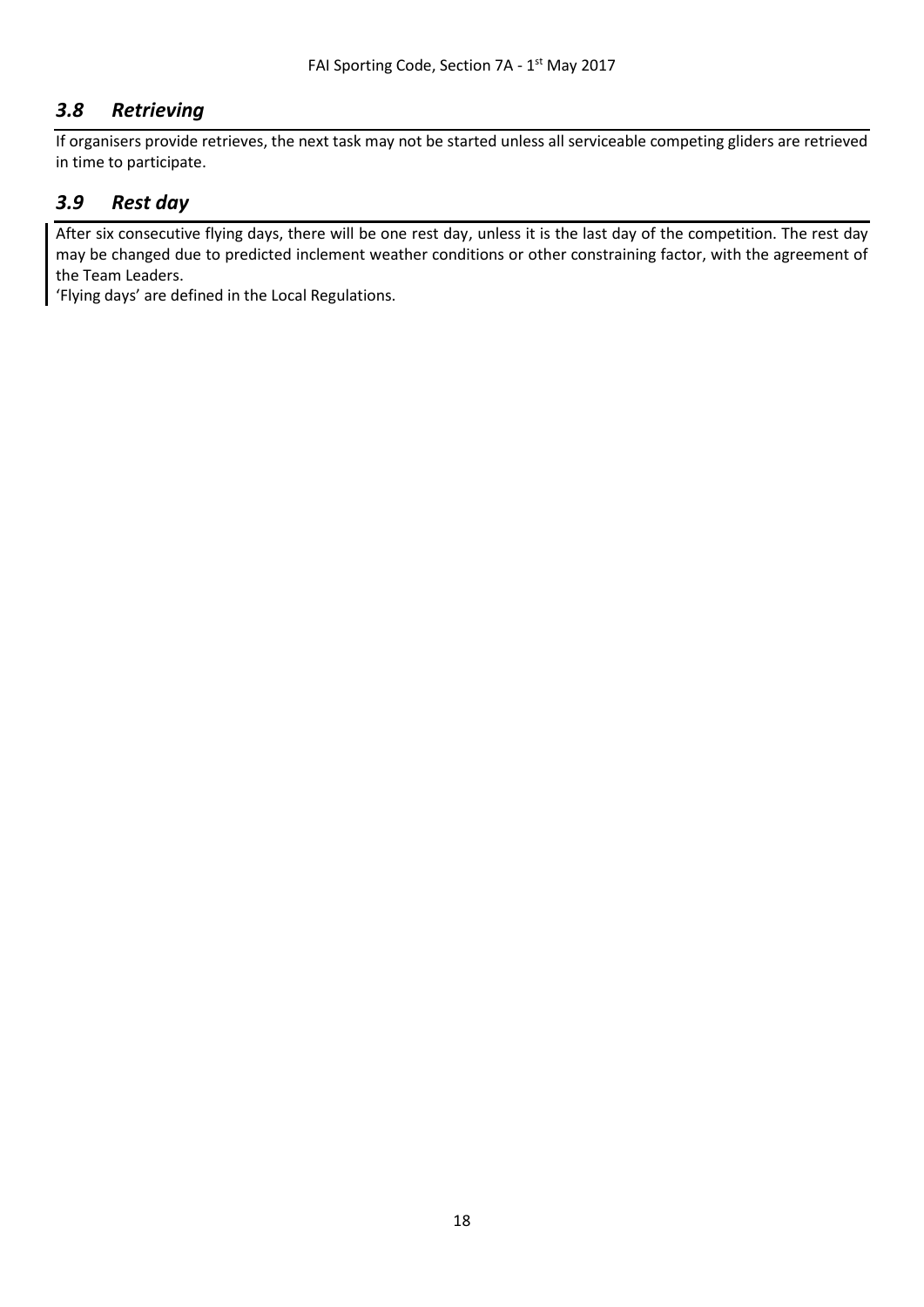## <span id="page-18-0"></span>**4 GPS FLIGHT VERIFICATION**

## <span id="page-18-1"></span>*4.1 General*

Only flight recorders approved by CIVL are allowed for scoring in Category 1 events. A list of approved flight recorders which meet the requirements of the CIVL Flight Recorder Specification will be published on the CIVL website (expected in 2017). Essentially, only flight recording devices that record both GPS and the International Standard Atmosphere pressure altitude (QNE) in the track log can be used. It must not be possible to modify any of the inflight position data (latitude, longitude or altitude) that the instrument records once the track log recording has started or after the flight has ended.

Flights will be verified using either GPS track log or livetracking data. When live-tracking data is used as a primary source of scoring, pilots must be able to produce GPS track logs as a back-up.

The FAI has the right to use all data collected in 1st Category events, including track logs, and may publish such data.

### <span id="page-18-2"></span>**4.1.1 Approval and Notification**

Any system of GPS flight verification must first be approved by CIVL as being secure and suitable for the purpose of verifying competition flights.

The organiser shall publicise, a minimum of 3 months before the start of the Championship, which software will be used, by name and version number.

### <span id="page-18-3"></span>**4.1.2 IGC Standard Equipment**

Competitors who wish to use IGC standard equipment are welcome to do so, provided they supply all necessary hardware and software, and all IGC standards are properly followed.

#### <span id="page-18-4"></span>**4.1.3 Live Tracking**

Live tracking is mandatory in Category 1 events and test events. Organisers may request an exemption at the time of bidding.

<span id="page-18-5"></span>Using the live tracking information as a strategic aid to pilots is an unsporting behaviour.

#### 4.1.3.1 Mandatory Delay

In Hang Gliding, any publicly available feed provided by the organisation must have a delay equal to the start interval plus 5 minutes for tasks with multiple start gates. For any other type of task (e.g. a single race start or an elapsed time start), the delay will be at least 15 minutes.

## <span id="page-18-6"></span>*4.2 GPS Use*

#### <span id="page-18-7"></span>**4.2.1 Back-up Logger**

A pilot may use multiple GPSs for verification and backup. Each pilot must designate the primary logger that will be downloaded as the primary source of scoring and the secondary one(s) to be used as backup, only in case of a malfunction of the primary logger.

#### <span id="page-18-8"></span>**4.2.2 Multiple Track Logs**

In case of a malfunction of the primary logger, a pilot may submit evidence for a flight using data from other GPS units, even if each only covers part of the flight, providing that the Meet Director is satisfied the data was obtained by the pilot during the task in question.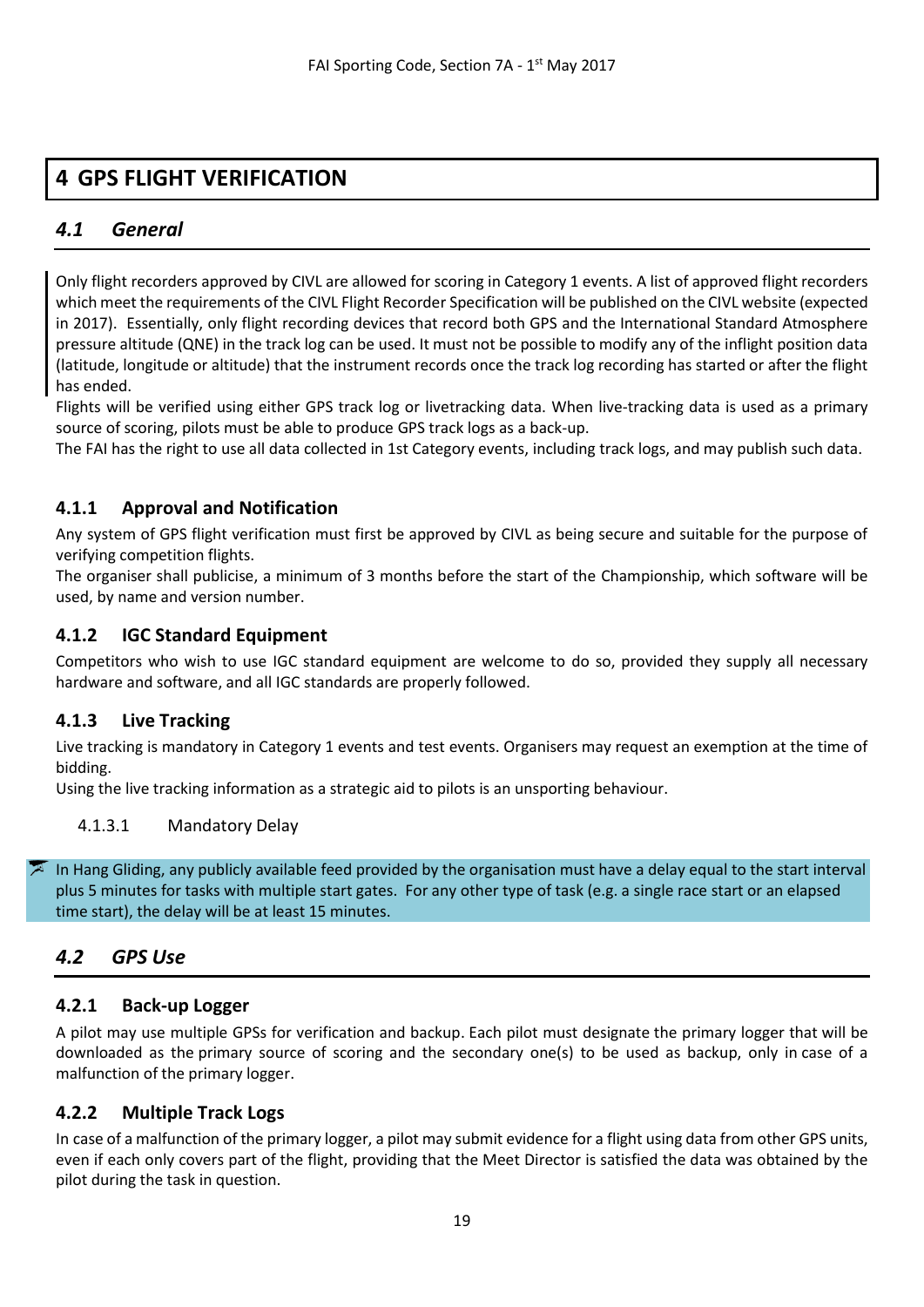## <span id="page-19-0"></span>**4.2.3 Registration of GPS Units**

Pilots are required to lodge the make, model and serial number of all GPS devices that they intend to use during the competition with the competition scorer.

If the device a pilot nominated is damaged during the competition the pilot may wish to use an alternative device. The competition organiser or launch marshal must be given the make, model and serial number of this alternative device prior to a pilot launching to fly a task for which the pilot hopes to use the device's track log for verification.

The Meet Director should ensure that each pilot has a unique make, model and serial number combination (i.e. no pilots are sharing devices) and they or their assistants must check the device's make, model and serial number prior to each task verification. Any GPS submitted which does not match the lodged information may be rejected for verification.

## <span id="page-19-1"></span>*4.3 Track Log*

#### <span id="page-19-2"></span>**4.3.1 GPS Data**

The pilot must provide an unambiguous track log that shows without doubt that the data was collected:

- By the pilot on the flight in question.
- Of the declared turn point co-ordinates from the correct location in the correct sequence.
- Between the take-off and landing.
- With all relevant information being present on the track log.

### <span id="page-19-3"></span>**4.3.2 Missing Track Log**

If a pilot can produce no track log, written verification by launch officials of take-off within the authorised launch window will result in that pilot being scored to minimum distance rather than given a zero score.

## <span id="page-19-4"></span>*4.4 General Verification Rules*

#### <span id="page-19-5"></span>**4.4.1 Minimum Track Log Points**

The interval between points in the track log must be set to 5 seconds or less.

A pilot's track log must contain sufficient track log points to verify all control features of the task that has been set, except that 4.3.2 may be applied for a start. In the event of doubt about track log validity 4.4.6 will apply.

#### <span id="page-19-6"></span>**4.4.2 Minimum Track Log Evidence**

The verification software must confirm that all points used to verify the flight occurred at reasonable times (e.g. on the day in question, between the start of the task and the end of the task, and showing the correct chronology of start and turn points).

Track files without signatures, from devices not able to assign signatures, shall be downloaded directly from the GPS. The pilot must keep track files available for direct downloading from the instrument until the scores become official in order for the track file to be considered for scoring.

#### <span id="page-19-7"></span>**4.4.3 Missed Features**

If the track log downloads successfully but shows that a pilot has missed feature(s) that the pilot was claiming, the backup track log(s) can be checked. If no backup exists, or if the backup also fails to provide verification, no other means of verification shall be allowed and the pilot's flight is awarded as the "best flight" that the available GPS evidence verifies.

#### <span id="page-19-8"></span>**4.4.4 No Track Log Evidence of Start Time**

Where CIVL GAP is the scoring system, a pilot without evidence of start time will be given the start time equal to the start gate opening time. Otherwise, if the launch is within the start sector, and the pilot launches during the start window, but fails to provide proper evidence of start time, then the pilot is awarded a start time equal to the start window open time.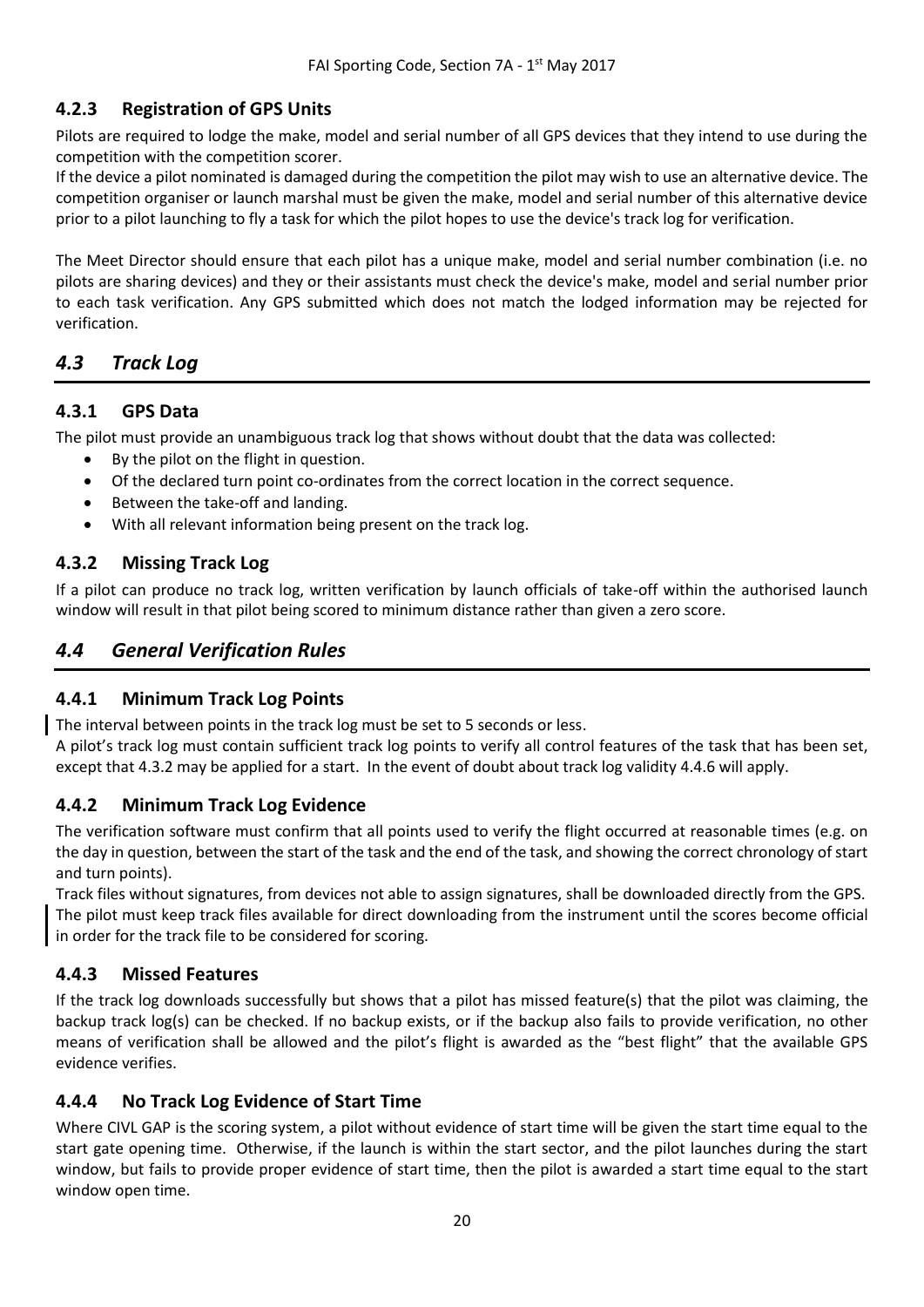## <span id="page-20-0"></span>**4.4.5 Altitude Infringements**

Where vertical infringement of airspace, cloud or briefed altitude limits is considered possible it is the responsibility of the pilot to produce track log or barograph evidence that this did not occur.

Airspace violation checks rely primarily on the barometric altitude as recorded on the flight instrument tracklog (the International Standard Atmosphere pressure altitude QNE) and then when necessary corrected by the scoring software for the pressure conditions of the task (QNH). GNSS altitude may be taken into consideration (from the primary tracklog or a backup log) only in case of problems with barometric logging.

## <span id="page-20-1"></span>**4.4.6 Rejection of Track Log**

The competition organiser has discretion to reject any track log, or part thereof if he feels it does not show sufficient evidence that the claimed data is genuine. In such cases the pilot is to be awarded zero points for the task.

## <span id="page-20-2"></span>*4.5 Pilot Responsibilities*

### <span id="page-20-3"></span>**4.5.1 GPS Equipment**

Each pilot must ensure that his equipment is secure and compatible with the approved GPS flight verification software that is to be used.

### <span id="page-20-4"></span>**4.5.2 Operating Parameters**

Pilots will be required to correctly set up the operating parameters of their GPS instruments. Failure to correctly set up their GPS instruments may lead to penalties being applied.

#### <span id="page-20-5"></span>**4.5.3 Radio**

The organisation may require pilots to carry a radio able to receive and transmit on the safety frequency.

If required, the radio must be switched on in flight and set to either the safety frequency or that of the Team Leader and the Team Leader must have at least one radio set on the safety frequency.

Permitted radio frequencies shall be specified in the Local Regulations. The official frequency during the competition and the safety frequency will be announced, at the latest, at the mandatory safety briefing.

<span id="page-20-6"></span>Voice activated microphones (VOX operated) are strictly forbidden.

## *4.6 Flight Boundaries*

#### <span id="page-20-7"></span>**4.6.1 National Borders**

Flights terminating beyond the boundaries of the organisers' country or state shall score only to the point where a straight line between the start point or last turn point and the landing place last cuts the boundary, unless permission to cross such boundaries is given in the Local Regulations.

## <span id="page-20-8"></span>**4.6.2 Controlled Airspace**

The organisers shall specify in the Local Regulations or at briefing, controlled airspace or other areas where flight by competing gliders is prohibited or restricted. Such areas shall be precisely marked on published maps and provided as openair.txt format files for display on instruments and scoring checks.

The organiser may establish prohibited airspace that may differ from official airspace as needed, and this airspace created for the competition shall be treated as official airspace with the same penalties. The entire flight from launch to landing will be considered for such violations irrespective of the task being active or stopped, the course started or finished.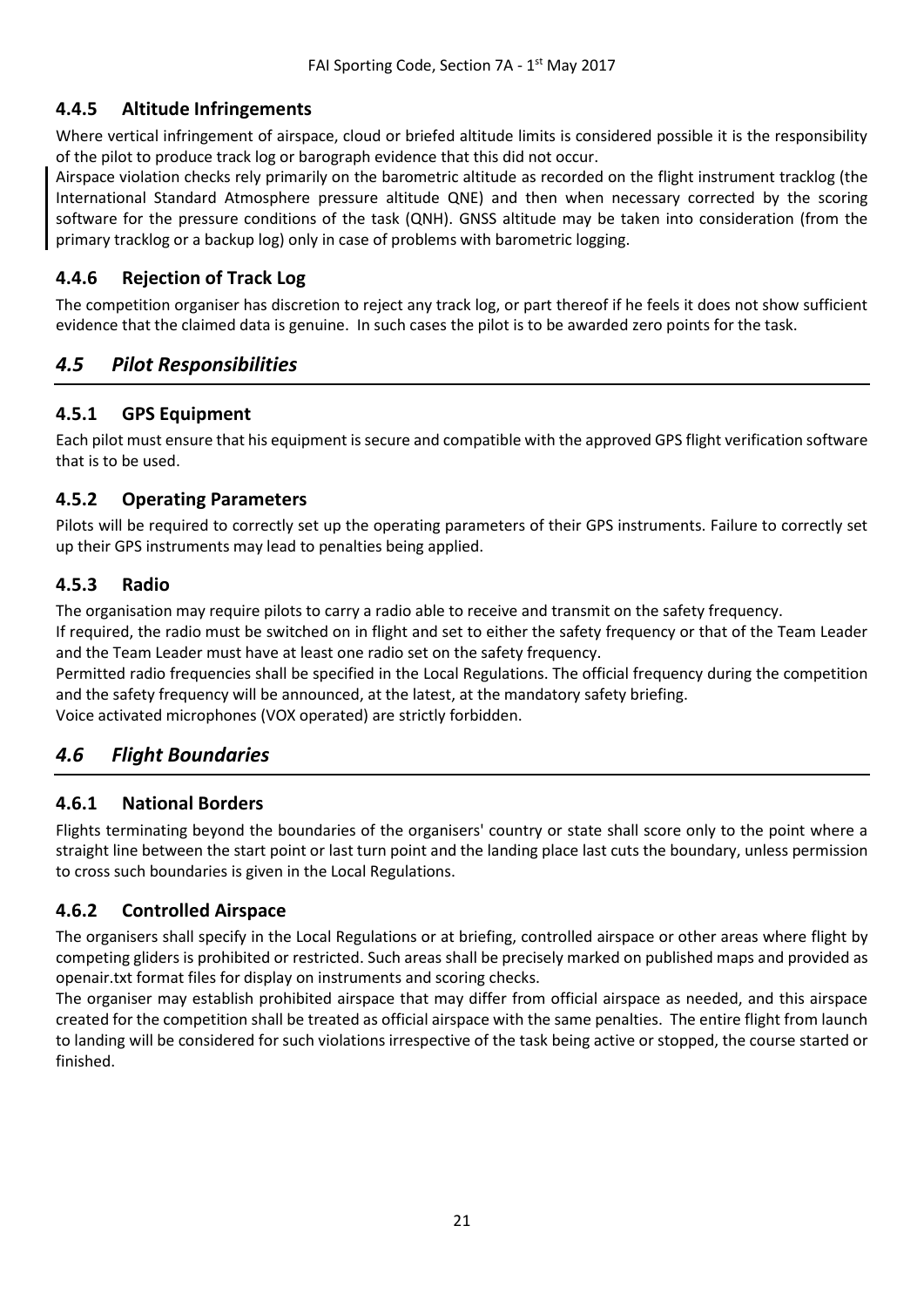## <span id="page-21-0"></span>**5 SCORING**

## <span id="page-21-1"></span>*5.1 Competition Validity*

The competition will be deemed valid for the purposes of awarding championship titles if the sum of the available points for all the tasks flown must be equal to or more than 1500 points, as determined by the authorised scoring formula.

The competition will be deemed valid for the purposes of awarding championship titles if the sum of the daily winners' scores is equal to or more than 1500 points, as determined by the authorised scoring formulas.

## <span id="page-21-2"></span>*5.2 General*

The detailed rules for scoring 1<sup>st</sup> Category competitions are now contained in the document "CIVL GAP - Centralised Cross-Country Competition Scoring System for Hang-Gliding and Paragliding". In case of conflicts between this document and the CIVL GAP document, the CIVL GAP document shall take precedence. CIVL GAP is based upon the following definitions:

## <span id="page-21-3"></span>**5.2.1 GAP General Definitions**

The term "hang glider", in this section, covers all classes. These definitions take precedence over the ones given in the General Section.

#### <span id="page-21-4"></span>5.2.1.1 Flights

**Flight:** A flight of a hang glider, starting at take-off, and ending with the landing

**Free flight**: The part of a flight in which the hang glider is not towed, carried or assisted by another aircraft or separate external or jettisonable power source.

**Flight performance**: The achievement attained during free flight.

**Competition task** (short "task"): See CIVL-GAP document.

**Competition flight**: A flight in a competition in which a pilot attempts to achieve a task as designed by the competition's task committee.

#### <span id="page-21-5"></span>5.2.1.2 Locations and distances

**Take-off**: Place where pilots launch for the task.

**Speed section**: A timed section of the task where speed points are awarded. The pilots that complete the speed section fastest receive the most time points.

**Start of speed section (SSS)**: The location where timing of the task starts. In a task definition, this is either an exit or an entry cylinder. For an individual pilot, it's the place where he crossed that cylinder to begin flying the speed section. **Turnpoint (TP)**: A turnpoint is a geographical point, defined by coordinates and altitude above mean sea level.

**Control zone**: A geographical area which must be reached by the pilots in the course of a competition task.

**End of speed section (ESS)**: The cylinder/line/point where timing of the task stops.

**Goal**: The finish line or cylinder defining the task's end. Can be identical to ESS, but is often chosen as a line or a smaller cylinder inside or even away from an ESS cylinder for safety reasons.

**Landing place**: The point where any part of the hang glider or its crew first touches the ground.

**Task distance**: The shortest possible distance a pilot has to fly to finish the task. This means he has to fly to the boundary of each cylinder, not the turnpoints at the cylinders' centres.

**Flown distance**: A pilot's individual achieved distance in a task.

**Finish point**: Either the landing place or the goal crossing point.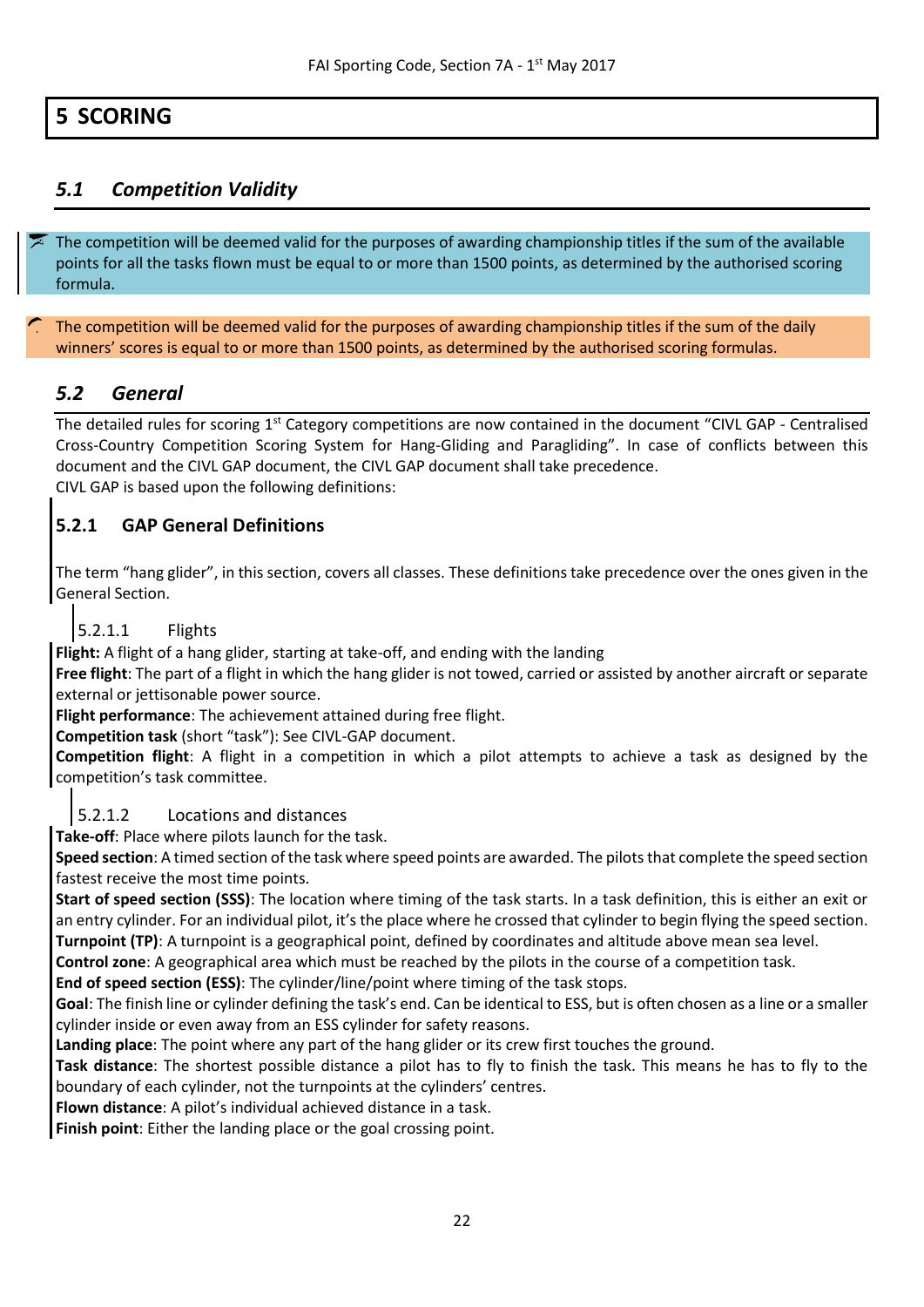## <span id="page-22-0"></span>5.2.1.3 Times

**Race start**: The time when pilots are allowed to cross SSS and begin flying the speed section. In a race to goal task with a single start gate, this is also the start time for all pilots.

**Start time**: Time when a pilot starts flying the speed section.

**Start gate**: A timing reference for SSS. Depending on the chosen start procedure, multiple Start Gates can be available, offering pilots a choice of different race start times.

**Window open time**: The time from when pilots are allowed to launch.

**Task deadline**: The time until which pilots' flights are being scored. All distance covered after this time will not be counted for scoring.

**Finish time**: Time when a pilot crossed the ESS boundary in the required direction (exit or entry) for the first time after completing all previous portions of the task.

**Task time**: Time a pilot took to fly the speed section.

**Landing time**: The time at which any part of the hang glider or its crew first touched the ground.

## <span id="page-22-1"></span>**5.2.2 Task types**

### <span id="page-22-2"></span>5.2.2.1 Race task

Given a task definition, the pilots' task then consists of launching at the take-off point within the launch time window, reaching all given control zones in the given order and direction (enter or exit), including the start of speed section cylinder at a time permitted by the start procedure. A task is concluded by crossing the goal line in the direction from the last cylinder before goal with a different centre point than goal towards goal. In the absence of a goal line, the task conclusion is achieved by reaching the final turnpoint cylinder. If a task deadline is given, flights are only considered up to that time.

#### <span id="page-22-3"></span>5.2.2.2 Open distance task

In open distance tasks, the pilot's task consists of launching from the take-off point within the launch time window, reaching all given control zones in the given order and direction (enter or exit), including, if one is defined, the start cylinder at or after the given start time, and then fly the maximum distance, either along a given direction, or in a free direction if none is given, away from the last given control zone. Flights are considered up to the task deadline.

## <span id="page-22-4"></span>**5.2.3 Task setting**

See details on task settings in Chapter 6 of CIVL GAP.

- Definition of a task: race and open distance.
- Definition of control zones: tirnpoint cylinder, conical end os speed section.
- Definition of goal and goal line.
- Start procedures: air, ground, race to goal, elapsed time.
- Distances: task, speed section.

## <span id="page-22-5"></span>**5.2.4 Task ranking**

#### <span id="page-22-6"></span>5.2.4.1 Overall task ranking

<span id="page-22-7"></span>Pilots are ranked by their final score, in descending order. Pilots with the same score are ranked in the same position.

#### 5.2.4.2 Female task ranking

A female task ranking is generated by exclusively listing female pilots, with the score they achieved in the overall task ranking. Female pilots with the same score are ranked in the same position.

#### <span id="page-22-8"></span>5.2.4.3 Nation task ranking

For the nation task ranking, except for the Women's World Championships, the scores of the three best-ranked pilots of each national team are added up to create each nation's task score. For the nation task ranking at the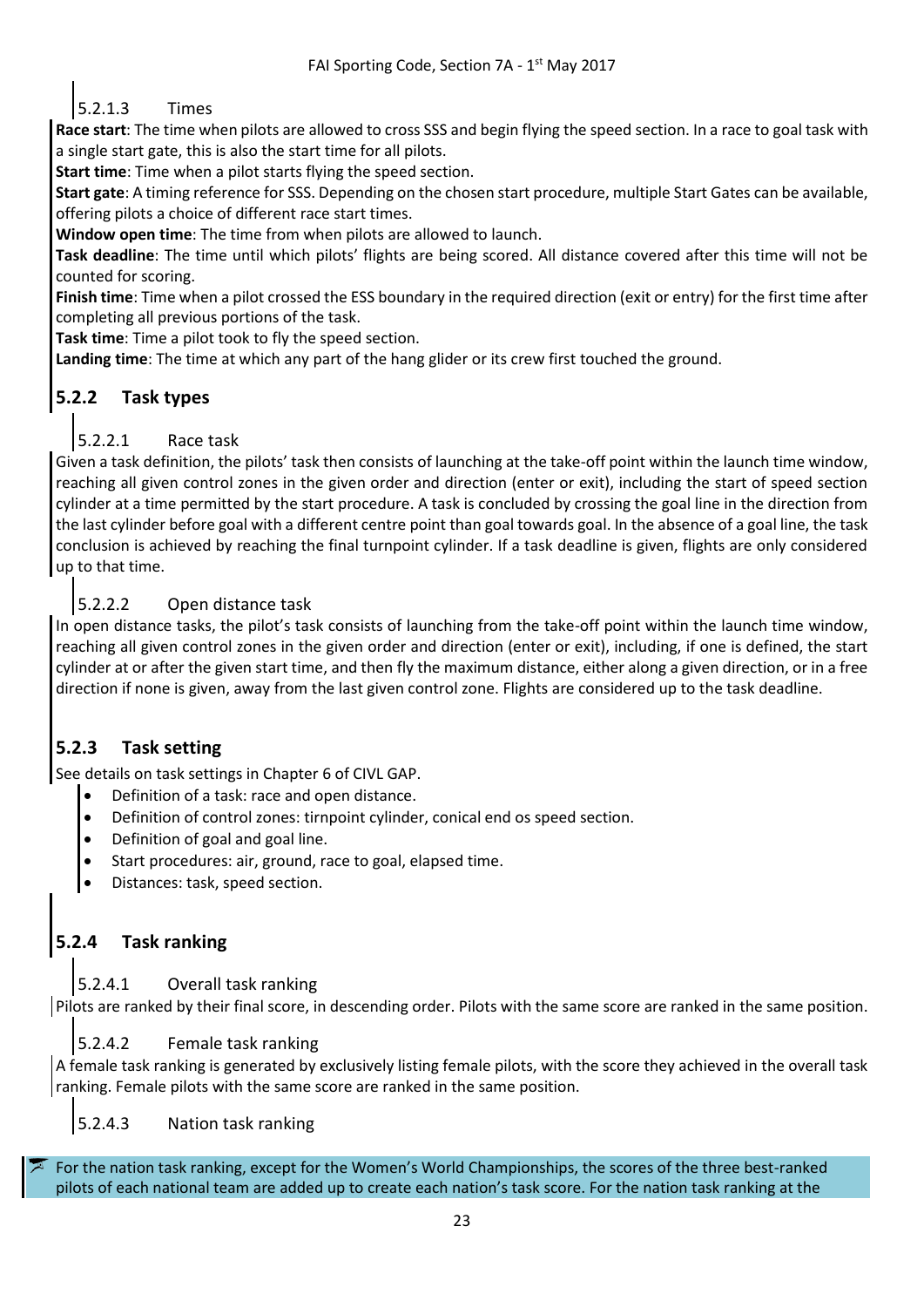Women's World Championships, the scores of the two best-ranked pilots of each national team are added up to create each nation's task score. The nations are then ranked by their score, in descending order. Nations with the same score are ranked in the same position.

For the nation task ranking, the scores of the two best-ranked pilots of each national team are added up to create each nation's task score. The nations are then ranked by their score, in descending order. Nations with the same score are ranked in the same position.

## <span id="page-23-0"></span>**5.2.5 Competition ranking**

#### <span id="page-23-1"></span>5.2.5.1 Overall competition ranking

The competition overall score of a pilot is calculated by adding up all of his task scores. Pilots are then ranked according to their overall total score, in descending order, for the overall competition ranking. Pilots with the same score are ranked in the same position.

The overall score of a pilot is calculated by using the FTV algorithm described in the CIVL GAP document. For competitions with up to 6 planned tasks, an FTV factor of 0.2 is used. For competitions with 7 or more planned tasks, an FTV factor of 0.25 is used. Pilots are then ranked according to their overall score, in descending order, for the overall competition ranking.<sup>13</sup>

#### <span id="page-23-2"></span>5.2.5.2 Female competition ranking

The female competition ranking is generated by exclusively listing female pilots, with the score they achieved in the overall competition ranking.

#### <span id="page-23-3"></span>5.2.5.3 Nation competition ranking

The competition score of a nation is calculated by adding up all of that nation's task scores. Nations are then ranked according to their competition total score, in descending order, for the nation competition ranking.

#### <span id="page-23-4"></span>5.2.5.4 Ties

If the scores of the first, second or third in the overall, female or nation ranking are identical, the tie shall be broken by adding up the task positions of the tied pilots, or teams. The pilot or team with the lowest sum is declared the winner. If this does not break the tie, joint champions will be declared. For all other ranking positions, pilots or nations with the same score are ranked in the same position.

## <span id="page-23-5"></span>*5.3 Scoring Systems*

#### <span id="page-23-6"></span>**5.3.1 Competition Scoring**

The object of the scoring program is to reward pilots for their performances as fairly as possible. A scoring program that has been approved by CIVL which implements the latest, CIVL approved, GAP formula as defined by the most current edition of "CIVL GAP" must be used for competition scoring. The latest edition of "CIVL GAP", which describes the current version of the GAP formula, is available from the FAI office or from the CIVL website.

#### <span id="page-23-7"></span>**5.3.2 Approved Programs**

**.** 

The FS (Flight Scoring) program is approved by CIVL. It is available free of charge at: [http://fs.fai.org](http://fs.fai.org/)

<sup>&</sup>lt;sup>13</sup> Organisers of Category 2 competitions are free to choose whether they want to use FTV for overall scores. Especially for shorter competitions with fewer than 4 tasks, using the traditional method (adding up all task scores for each pilot) may be more suitable.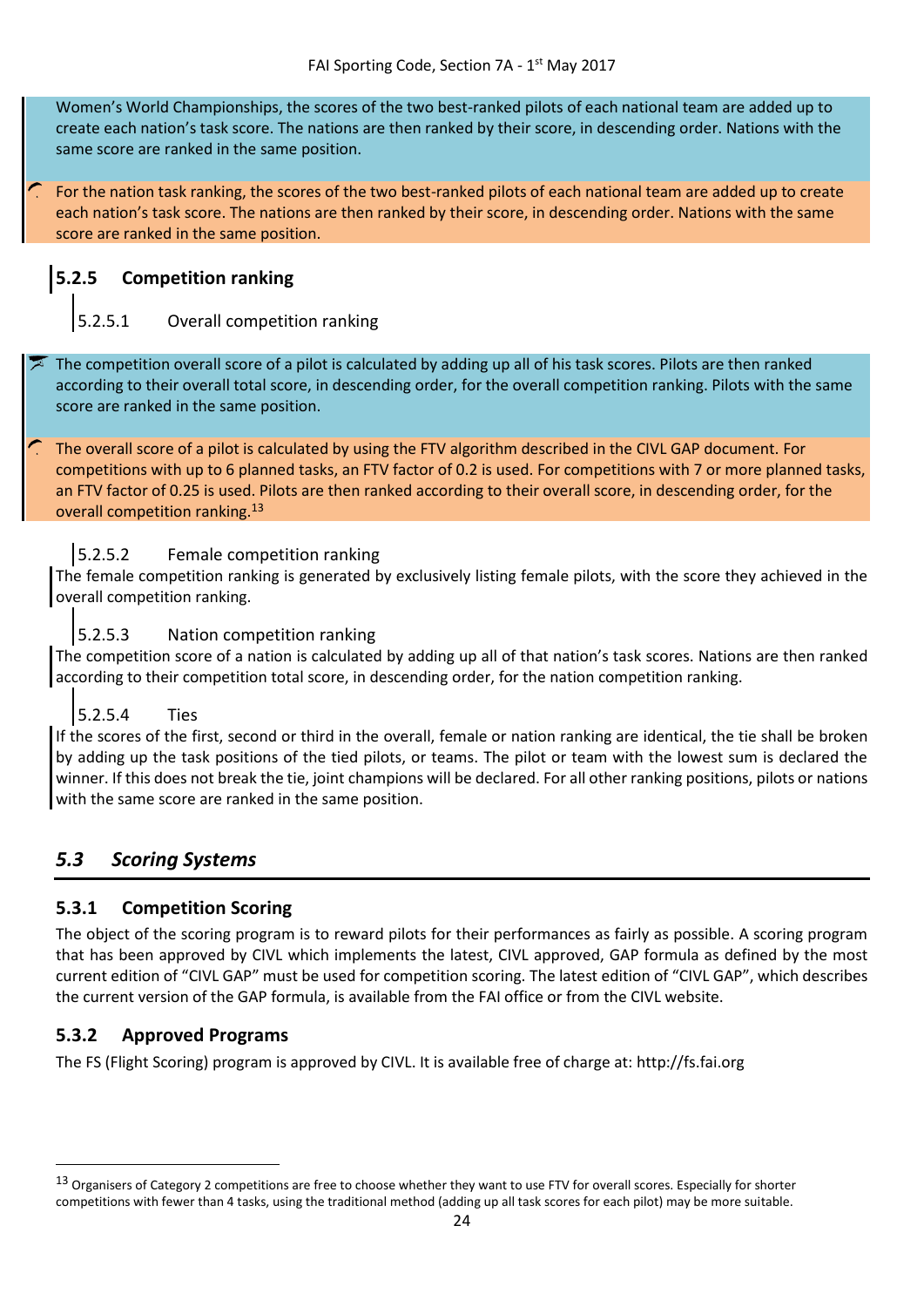### <span id="page-24-0"></span>**5.3.3 Nominal Parameters**

The nominal scoring parameters, as defined by "CIVL GAP", are published in the Local Regulations. They may be modified during the first Team Leader briefing, prior to the start of the first task. They must not be changed after the start of the first task.

## <span id="page-24-1"></span>**5.3.4 Use of Filters**

Some scoring programmes permit the use of filters when calculating results. In Category 1 events where guest pilots are permitted e.g. Continental Championships, guest pilots may not be filtered out when calculating results as their presence will already have affected relative performances during the task and may also have affected the lead coefficient in the flight verification program.

## <span id="page-24-2"></span>*5.4 Non-Scoring*

### <span id="page-24-3"></span>**5.4.1 Did Not Fly (DNF)**

A pilot who is present at the launch site for the task but decides not to fly shall score zero and shall be indicated as DNF on the score sheet.

### <span id="page-24-4"></span>**5.4.2 Disqualified (DSQ)**

A pilot who is disqualified is to score zero and be indicated as DSQ on the score sheet for that task and all subsequent tasks.

### <span id="page-24-5"></span>**5.4.3 Absent (ABS)**

A pilot who withdraws due to illness or accident shall be marked as ABS (absent) for all subsequent tasks and no longer be counted in the group or class for the purposes of scoring for each task that he remains unfit to fly. A pilot who withdraws due to an equipment problem may also be marked as ABS subject to approval by the Safety Director; any such pilot is to continue to be shown as ABS for subsequent tasks until the Safety Director has approved repaired or replacement equipment.

## <span id="page-24-6"></span>*5.5 Compensating Scores*

#### <span id="page-24-7"></span>**5.5.1 Assisting Injured Pilots**

If a pilot lands or limits his flight to help another pilot, his score for the day shall be his average day-weighted score averaged over his the previous task scores; as the meet progresses that score will be adjusted after each task. The Meet Director may also award extra points.

For guidelines to procedures concerning pilots in danger, see Common Section 7 Chapter 11.

#### <span id="page-24-8"></span>**5.5.2 Result of Complaint or Protest**

If a protest from a pilot or group of pilots calls for the retrospective cancellation of a scored task, the jury must consider the position of other pilots in the competition. If the protest is justified, the jury should consider how to compensate the affected pilots, but should only consider cancelling the task if there is no other fair option.

#### <span id="page-24-9"></span>**5.5.3 Score Sheets**

Scores shall be labelled "Provisional" and "Official" as appropriate, and marked with the date and time of issue.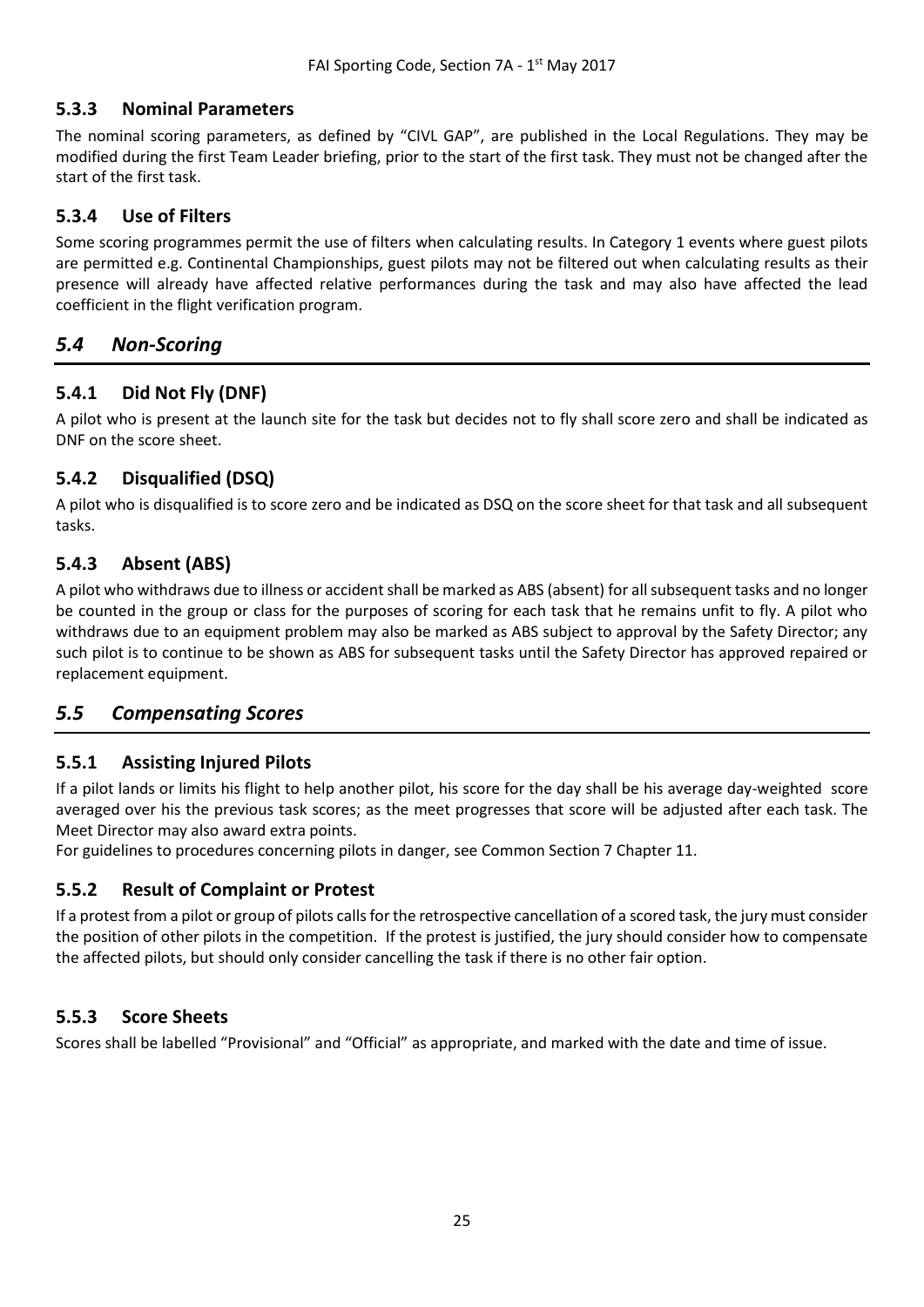## <span id="page-25-0"></span>**6 PENALTIES**

## <span id="page-25-1"></span>*6.1 Permitted Penalties*

The Meet Director shall impose penalties for infringement of, or non-compliance with, any rule or Local Regulation. The severity of the penalties may range from a warning, asa minimum to disqualification as appropriate for the offence. Except where otherwise stated in Section 7A or in the Local Regulations for the event, the penalties imposed by the Meet Director shall be at his discretion and may be one of the following:

- Warning.
- Operational disadvantage.
- Deduction of points. This may be a finite number of points or a percentage of the winner's score. A finite number may be up to the entire score of a pilot for that day.
- Alteration of placing order.
- Disqualification.

## <span id="page-25-2"></span>*6.2 Application of Penalties*

The Meet Director shall be consistent in the application of penalties but may increase these penalties for repetition of the same offence by one or more competitors. Where there is more than one infringement of a rule by a pilot in a single flight, and where progressive penalties are specified for that infringement, then the Meet Director may impose more than one penalty.

## <span id="page-25-3"></span>**6.2.1 Penalty for day winner**

Where a pilot is penalized with a "zero for the day" and that pilot is the day winner, he shall be scored as absent (ABS) and listed as penalized. If, once the day winner is scored as ABS, the next pilot who would then be the day winner is also penalized with a "zero for the day", he shall also be scored as absent (ABS), until there is a day winner without a "zero for the day" penalty. The intent of this rule is to remove this pilot's influence from the day's score.

## <span id="page-25-4"></span>*6.3 Specific Penalties*

The following penalties will apply:

#### • **Violation of restricted airspace.**

As an aid to competitors and when reasonably possible with the scoring system, pilots that fly closer than 100m vertically or horizontally to prohibited airspace will be listed in the scores for each task without penalty. More than 30 m vertically or horizontally within the restiricted airspace: zero for the day.

#### • **Cloud flying.**

1<sup>st</sup> offence: zero for the day. 2<sup>nd</sup> offence: expelled from the competition.

#### • **Dangerous and aggressive flying. Wrong turn direction**

1st offence: warning. 2<sup>nd</sup> offence: 100 points, doubled for every subsequent offence.

#### • **Flying without a Live-Tracker (If Live-Tracking is mandatory)**

1st offence: warning.

2<sup>nd</sup> offence: zero for the day.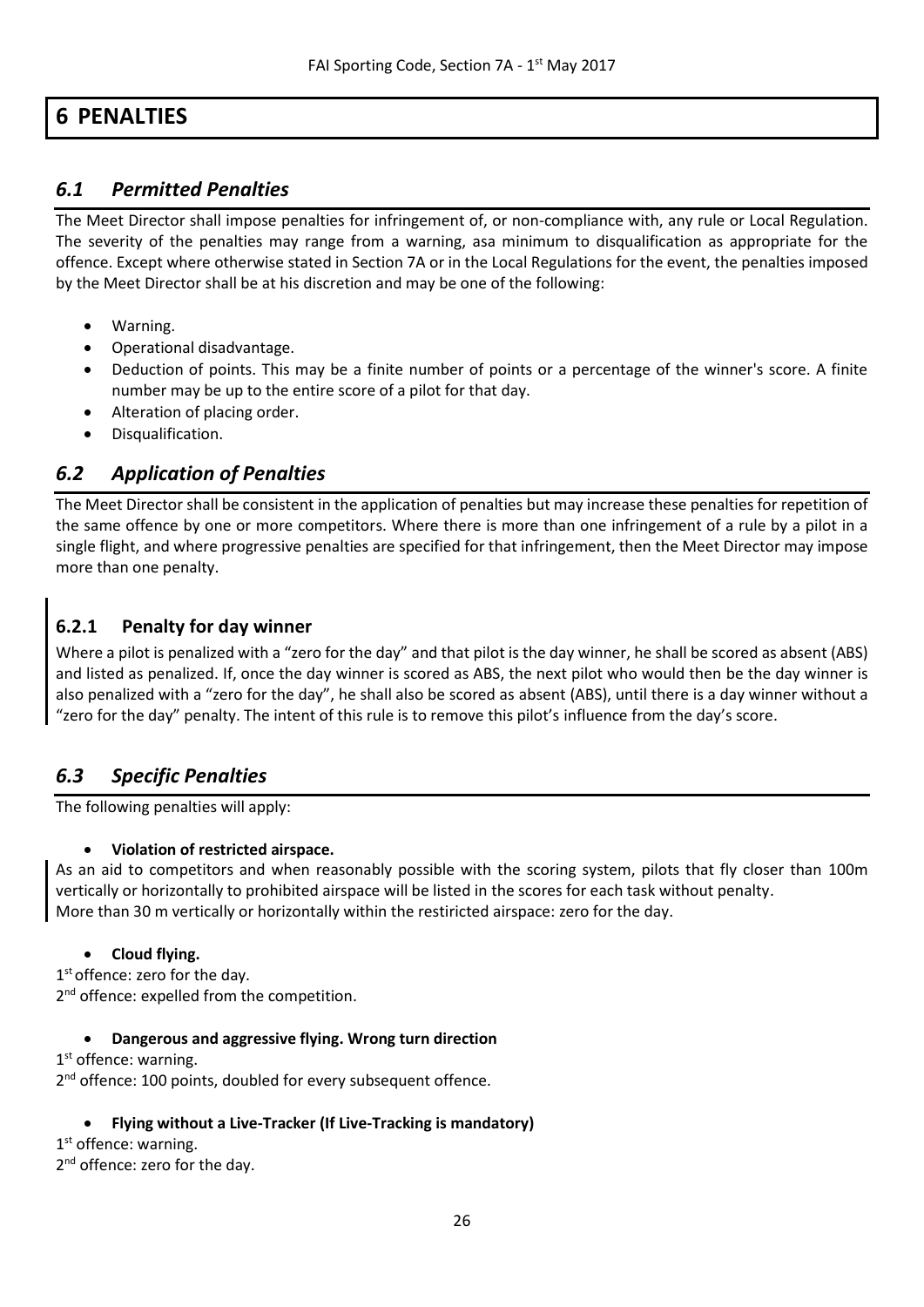#### • **Aerobatics after reaching the goal line.**

1st offence: warning.

2<sup>nd</sup> offence: 100 points, doubled for every subsequent offence.

#### • **Too much ballast.**

1st offence: 100 points. 2<sup>nd</sup> offence: zero points for the task. 3<sup>rd</sup> offence: expulsion from the competition.

#### • **Top Landing without permission after the launch window is open:**

1<sup>st</sup> offence: 100 points, doubled for every subsequent offence.

• **Early start**

Scored only for distance between launch and the start gate.

#### Early start in Hang-gliding (Jump The Gun feature)

A maximum early start of X seconds is allowed, as it is considered as a safety feature in potential crowded environment. Early start is penalized in FS by a factor of Y points per second of early start time. By default, the penalty is 2 points for every second, up to a maximum of 300 seconds. Early start of more than X seconds is scored as minimum distance. The penalty factor and maximum time may be adjusted for local conditions and must be stated in the local regulations if they differ from the default values.

#### • **Airworthiness non-compliance**

The normal penalty for non-compliance is a 20% reduction in score for the last task flown. If during a subsequent task the glider is again found to be non-compliant a 0 score will result for that task. At the discretion of the Meet Director a lesser penalty may be applied in cases due to extenuating circumstances.

Controls and penalties according to the CIVL Competition Class document, Annex B.

#### • **General**

Not following competition officials' directions, abusive behaviour towards competition officials or other pilots, dangerous flying, VOX use, maliciously showing the stopped task sign, reporting landed too late after flight etc. Penalties at the Meet Director's discretion.

#### <span id="page-26-0"></span>**6.3.1 Cloud Flying**

It is unsporting to gain an advantage by flying in cloud, and unsafe to fly in cloud because visual references are lost and it is impossible to maintain a safe separation from other pilots. If a pilot is inadvertently sucked into cloud, the onus is on that pilot to demonstrate that no advantage was gained.

A pilot's tracklogs will be checked to determine whether advantage was gained by cloud flying whenever:

- They are observed by a competition official or air marshal going into cloud and completely disappearing from view
- At least 2 pilots witness the accused going up into cloud and disappearing from view and taking advantage from this action
- The Meet Director at his discretion reviews track log data that appears to show advantage being taken by cloud flying.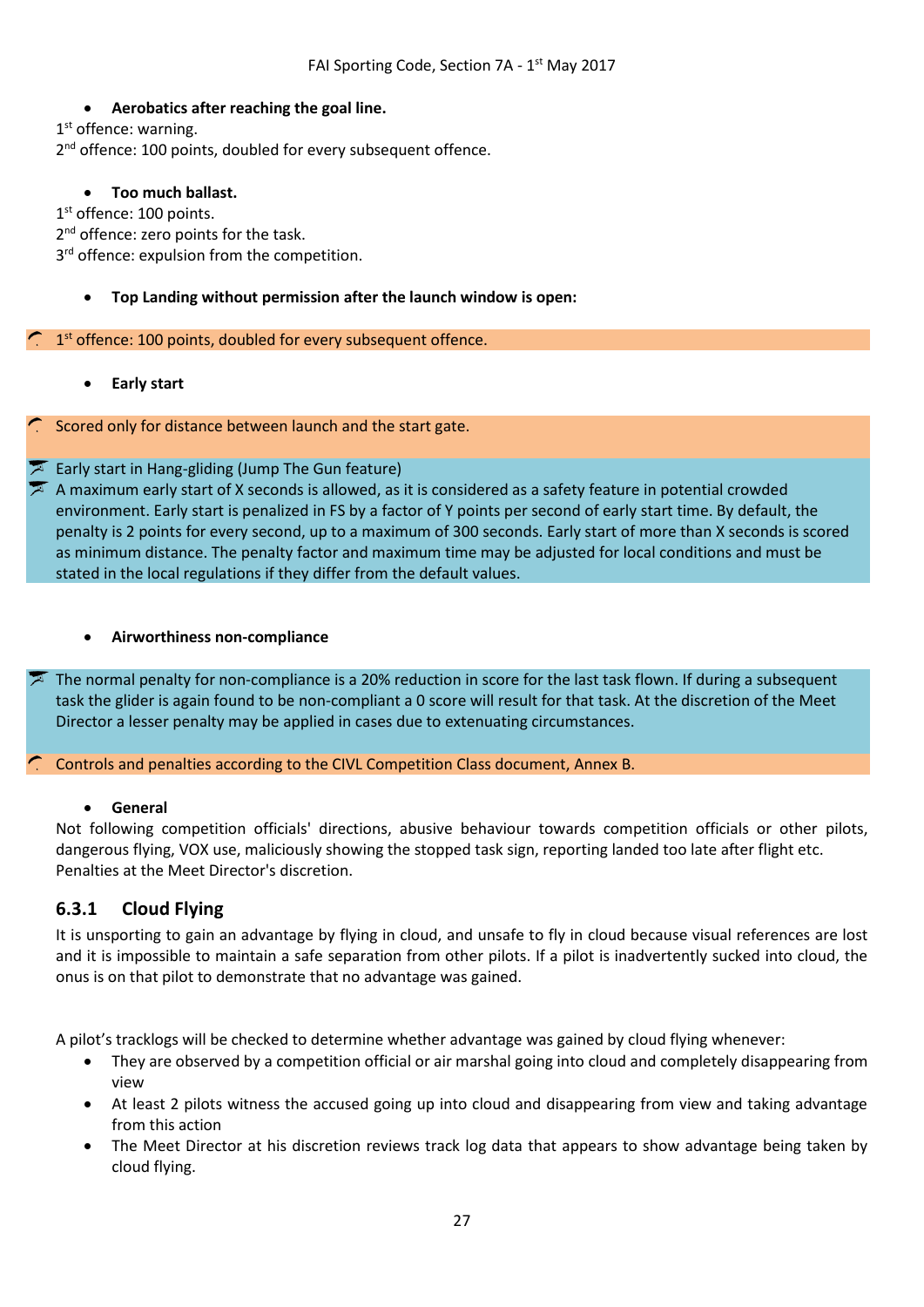## <span id="page-27-0"></span>**6.3.2 Altitude Verification**

Local airspace is defined using height above ground level (AGL) or Mean Sea Level (MSL) height relative to local airports (both based on the barometric altitude using the QNH of the day), and for the upper ceiling levels, standard pressure flight level based on QNE. For tasks that have local airspace defined by the barometric altitude based on QNH, the organiser will provide an official reference altitude in both feet and meters for the launch point for the day (this will always be the same for the same site), and a pressure setting (QNH) for the flying day (this will change each day with the weather). This information to be clearly displayed on the task board.

## <span id="page-27-1"></span>**6.3.3 Collision Avoidance**

Competitors shall at all times adhere to the international rules of the air *(published by ICAO)*. Ridge soaring, turning and landing patterns shall be complied with, and a proper lookout kept at all times. A glider joining another in a thermal shall circle in the same direction as that established by the first regardless of height separation. All pilots must read and understand the explanation of proper thermal procedures, presented in a separate document Thermalling Guide. Failure to follow these guidelines may result in penalties to the pilot concerned including disqualification from the event.

A competitor involved in a collision in the air must not continue the flight if the structural integrity of his glider is in doubt.

## <span id="page-27-2"></span>**6.3.4 Trimming of a Glider**

Pilots are reminded that any glider shall be flown within the limitations of the certificate of airworthiness. Modifications to a glider that take it outside of its certification are not permitted. No trim tabs or other device other than the brakes and foot-based accelerator system are allowed to be used to alter airspeed in flight. Any such device found to adjust the length of the risers or change the functionality of the speed system will be regarded as cheating, and penalties applied accordingly.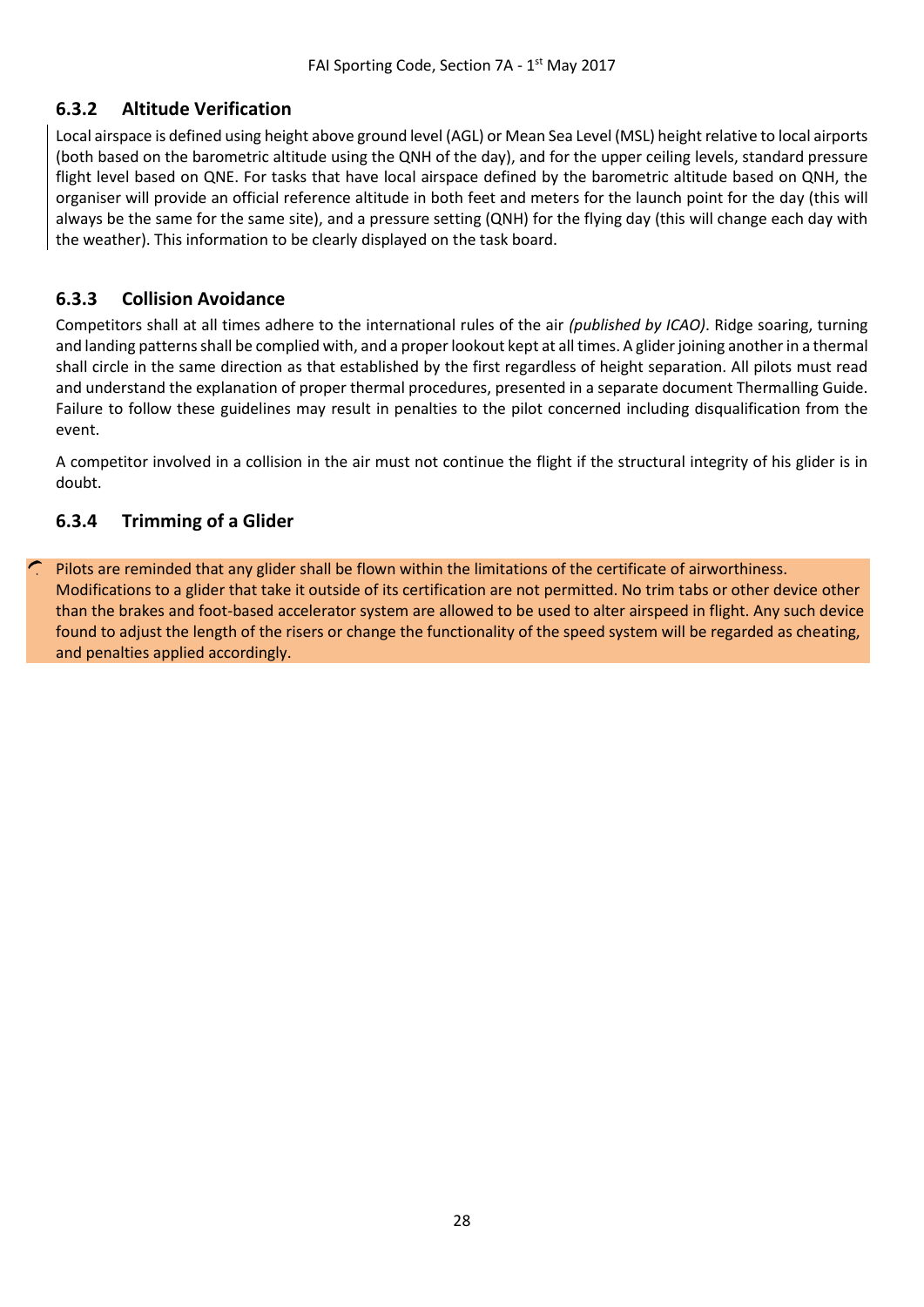## <span id="page-28-0"></span>**7 COMPLAINTS AND PROTESTS**

The Competition Organiser shall keep and archive all competition materiel that might be useful as evidence for at least 90 days after the end of the event, or until an appeal has been treated (see General Section Chapter 6).

## <span id="page-28-1"></span>*7.1 Complaints*

A complaint may be made to the Meet Director or his Deputy, preferably by the Team leader, in writing in English, to request a correction. It must be made within 4 hours of the publication of the provisional results. If provisional results are published after 22:00h, complaints deadline is not earlier than 11:00h the next day.

For the last competition task complaints must be submitted at the latest 1 hour after the publication of the provisional results.

Complaints will be dealt with expeditiously.

The Local Regulations might adjust the complaint deadlines.

Complaints are published on the headquarter official board.

## <span id="page-28-2"></span>*7.2 Protests*

If the complainant is not satisfied with the outcome, a protest may be made to the Meet Director or his Deputy, preferably by the Team leader, in writing in English, within 12 hours of the result of the complaint being published at the main Headquarters.

For the last competition task, protests must be submitted within 1 hour of the publication of the provisional results. Complaints are published on the notice board at the main Headquarters.

The protest fee is defined in the Local Regulations. It may not be larger than \$50 US, or €50 for championships held on the European Continent. It will be returned if the protest is upheld.

The Local Regulations might adjust the protest deadlines.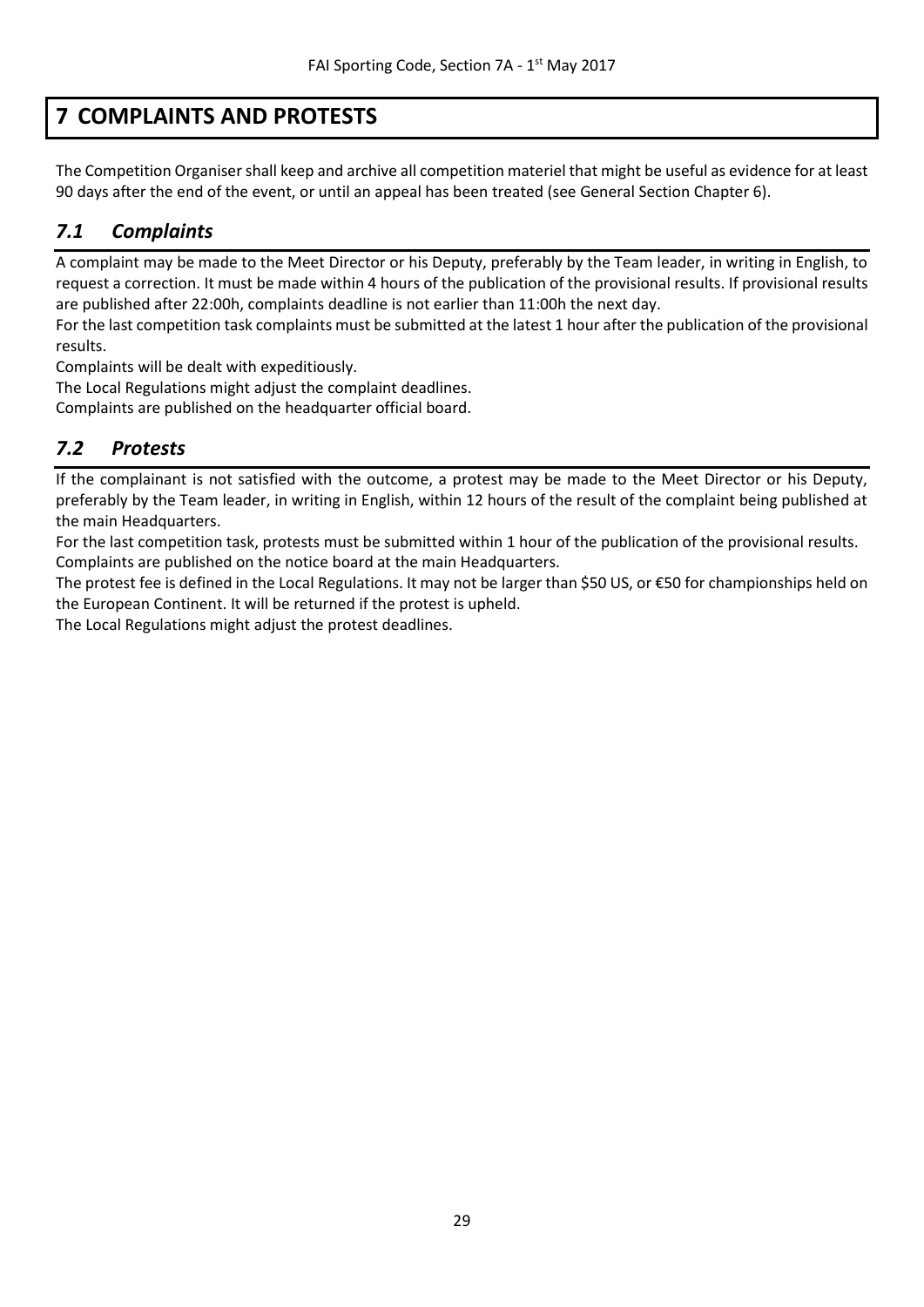## <span id="page-29-0"></span>**8 EQUIPMENT AIRWORTHINESS & SAFETY STANDARDS**

## <span id="page-29-1"></span>*8.1 General*

### <span id="page-29-2"></span>**8.1.1 Airworthiness Standards**

Each glider shall be flown within the limitations of its certificate of airworthiness or permit to fly and its manufacturer's published limitations.

Aerobatic manoeuvres are prohibited.

#### <span id="page-29-3"></span>**8.1.2 Proof of Airworthiness**

Upon registration, pilots are required to sign the Certified Glider Certificate provided as Appendix V and VI to this document. The organisers have the right to refuse any glider not of acceptable standard or configuration.

### <span id="page-29-4"></span>**8.1.3 Change in Glider Configuration or Construction**

A glider shall fly throughout the championships as a single structural entity using the same standard of components used on the first day.

Modifications to a glider that take the glider outside of its certification are not permitted. Concessions to this rule are made to cover the case of essential repairs.

Any major damage shall be reported to the Meet Director without delay and the glider may then be repaired. Any replacement parts must conform exactly to the original specifications. If permission is given by the Meet Director to replace the glider temporarily or permanently for reasons of damage or loss or theft beyond the control of the pilot, it may be replaced by an identical make and model, or one of similar or lower performance and eligible to fly in the same class.

### <span id="page-29-5"></span>**8.1.4 Airworthiness Checks**

At any time during the championships the organisers and officials have the right to inspect any competing glider and, if necessary, ground it for safety reasons. The organisers may also apply any other penalties listed in these rules and the Local Regulations for non-compliance with class or airworthiness standards. All competing pilots are toco-operate with the organisers and officials.

## <span id="page-29-6"></span>*8.2 Airworthiness Standards of Hang Gliders*

#### <span id="page-29-7"></span>**8.2.1 Classification**

Prototypes are not permitted to fly.

Each glider must have a serial number for identification.

Hang gliders permitted to fly must fall into one of the two following categories: certified or uncertified.

Local Regulations may state that uncertified hang gliders are not permitted. If so, the organisers must declare this intention at the time of bidding

## <span id="page-29-8"></span>**8.2.2 Certified Hang Gliders**

Hang gliders of a make and model for which there is airworthiness approval issued either by the BHPA, DHV, HGMA or similar testing body and which have not been altered in any way since manufacture that would affect this certification. Sprogs must be set within the certified range.

## <span id="page-29-9"></span>**8.2.3 Uncertified Hang Gliders**

These are production model hang gliders which have been available for sale for a minimum of 4 months and which have not yet obtained airworthiness approval, or certified models which have been altered from the certified configuration.

Uncertified gliders are allowed to fly only if the pilot or manufacturer can produce pitch and load test results for the glider model and size. Pitch test results must specify the sprog and VG settings used during testing.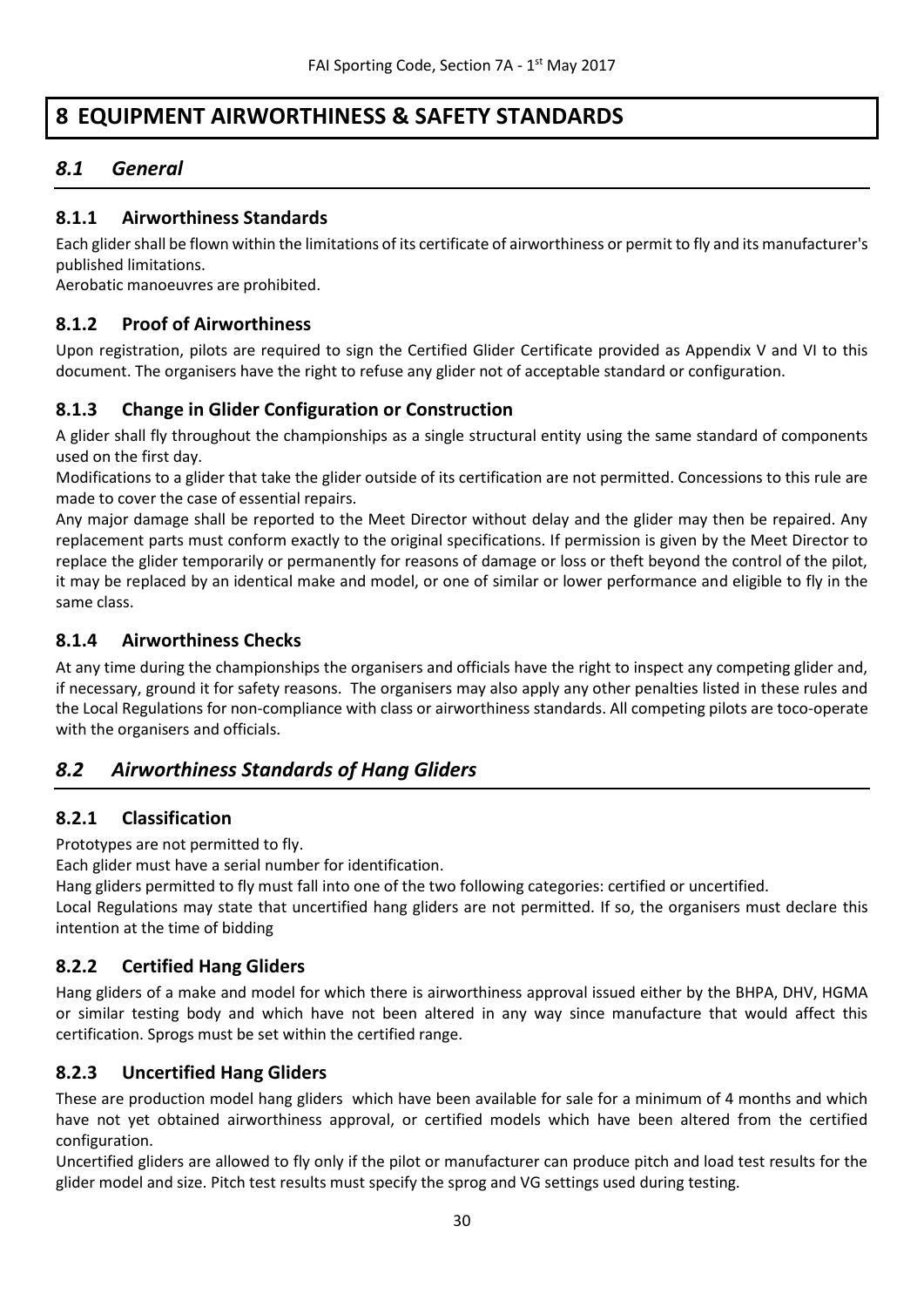### <span id="page-30-0"></span>**8.2.4 Strength and Structural Limits**

Hang gliders must comply with the load test certification standards of the HGMA, BHPA, DHV, or similar testing body. The additional standards in 8.2.5 override the certified configuration of a glider.

#### <span id="page-30-2"></span><span id="page-30-1"></span>**8.2.5 Additional Standards**

#### 8.2.5.1 Sprogs

Sprogs must be set within the allowed tolerance (1 degree from manufacturer settings). Organisers and officials may measure and record sprog settings.

#### 8.2.5.1 Load Test

<span id="page-30-3"></span>All structurally relevant components in the flown configuration (for example crossbar, uprights, leading edges, keel, speedbar, rigging cables) on the glider must have undergone a static load test to positive 6G / negative 3G as part of the certification tests by one of the certification organisations.

#### 8.2.5.1 Wires

<span id="page-30-5"></span><span id="page-30-4"></span>Minimum diameter of any structural external wire cables is 1.9 mm or 5/64 inches.

#### 8.2.5.1 Side and Rigging Wires

Where an external compression strut is braced with rigging wires they must attach within 10cm of the point where the compression load is applied.

Side-wires shall attach to A-frames at no more than 10cm above the plane of the control tube, measured when the glider is resting on a horizontal surface.

*Explanatory Notes: References to compression struts and rigging wires refer to the loads placed on parts of a glider by flight stresses. Gliders with cantilevered wings do not apply compression loads to the uprights, while in general, Class 1 gliders have uprights which are under compression in flight.*

*Control cables are not deemed to be structural.*

*Any external part of the glider which has compression loads placed upon it during flight is an "external compression strut", and therefore bracing wires attached to it shall conform to these rules.*

*Where the terminology or definitions which are used in these rules are in question with any particular glider, the relevant protest committee will provide a ruling.*

#### 8.2.5.1 Control Bar

<span id="page-30-6"></span>If a control bar is load bearing and made of materials other than metal, it must have an internal rigging cable that serves as a structural backup. The internal rigging cable can be of metallic or non-metallic material and must be strong enough to withstand the shock load from the lateral force of breaking an undamaged control bar in flight. If a nonmetallic control bar does not show clear evidence of an internal rigging cable (for example end pins or vibration when tapped) the pilot must supply a manufacturer's affidavit verifying the presence of a cable in the control bar tube.

## <span id="page-30-7"></span>*8.3 Airworthiness Standards of Other Hang Gliding Equipment*

#### <span id="page-30-8"></span>**8.3.1 Pilot Suspension Systems**

The pilot suspension must include a non-metallic load bearing material of minimum 50mm<sup>2</sup> cross-section area (normal material Nylon woven webbing with 1000kg breaking strain). The attachment loop must have a backup, which bypasses any mechanical devices and either the main, or backup must be non-metallic. If an integral (one piece) harness suspension/hook-in system is employed, the backup may have a mechanical link which allows it to loop around the keel and attach to itself independently of the primary system

#### <span id="page-30-9"></span>**8.3.2 Rescue Parachutes**

A serviceable rescue parachute must be carried, capable of deployment by both the right and left hand of the pilot in a normal flying attitude.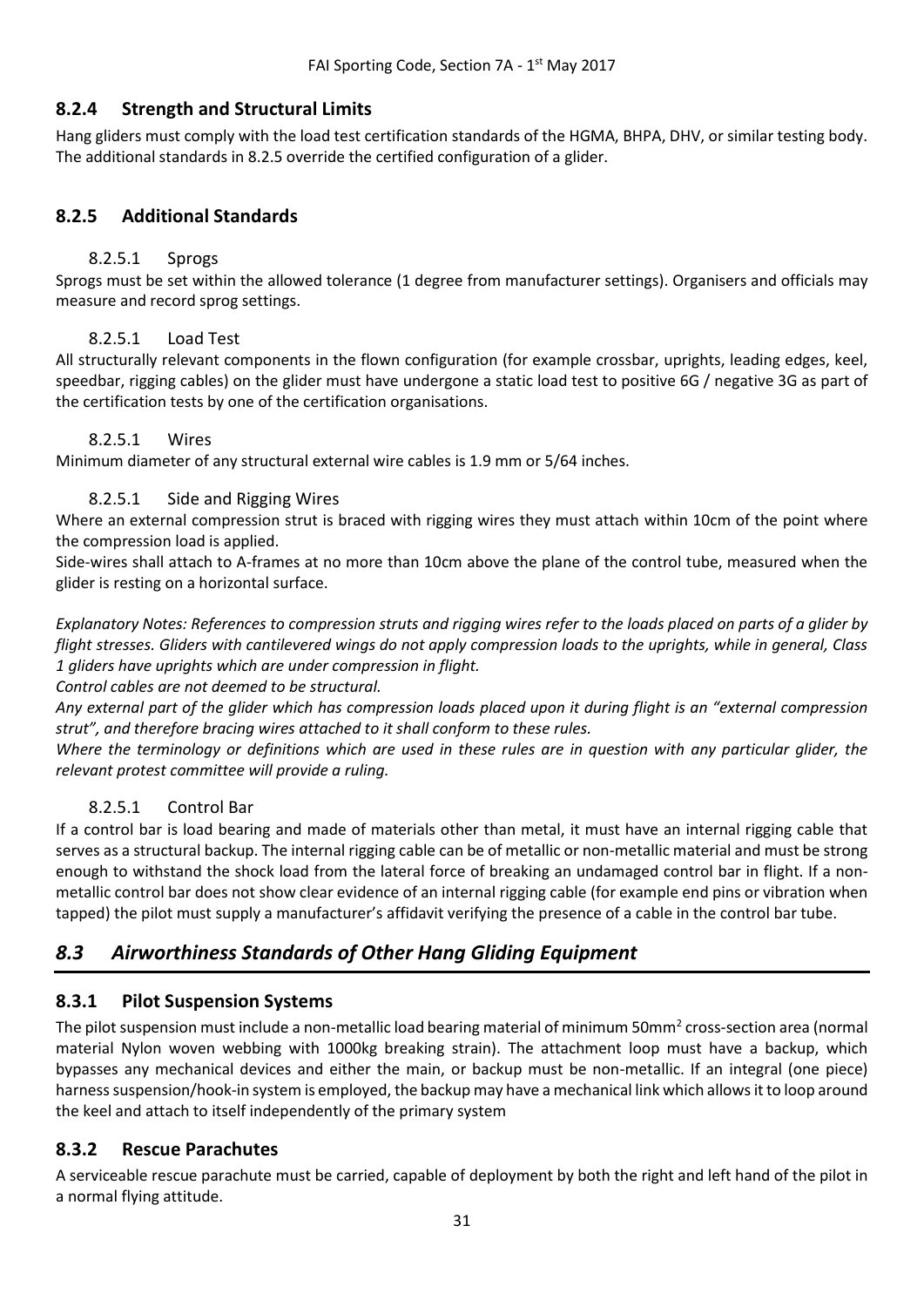## <span id="page-31-0"></span>**8.3.3 Helmets**

All pilots competing in 1st Category events must wear a helmet certified to either EN966 (HPG), EN1077-A and –B (Snow Sports), ASTM 2040 (Snow Sports) or Snell RS-98, at all times while flying. A helmet is not compulsory in hang gliders with enclosed cockpits if it will restrict pilot vision

## <span id="page-31-1"></span>**8.3.4 Ballast**

Pilots must comply with the weight limitations set by the glider airworthiness standards.

The pilot's weight is defined as body weight when dressed in jeans, shirt and underwear.

Weight can be measured at take-off or landing at the request of the organisers.

Pilots may carry jettisonable ballast only in the form of fine sand or water. A pilot must avoid dropping ballast at any time or in a manner likely to affect other competing gliders or third parties.

The weight limit for all equipment (without glider), extra clothes and ballast is 25 kg. If a pilot is equipped with a second parachute, the weight limit is 28 kg.

The organiser will provide a weight measurement scale. Pilots' nominal weight may be checked at registration. Pilots may be weighted before taking-off or after landing.

## <span id="page-31-2"></span>*8.4 Airworthiness Standards of Paragliders*

## <span id="page-31-3"></span>**8.4.1 Classification**

Only paragliders following the regulations defined in the CIVL Competition Class (CCC) requirements document are permitted to fly.

All paraglider models must be commercially available 90 days prior to the start of the championship.

### <span id="page-31-4"></span>**8.4.2 Airworthiness Controls and Penalties**

Principles for CCC gliders control, process and penalties are defined in Annex B of the CIVL Competition Class requirements document.

## <span id="page-31-5"></span>*8.5 Airworthiness Standards of Other Paragliding Equipment*

#### <span id="page-31-6"></span>**8.5.1 Harnesses**

All pilots must fly with a harness and back protector combination that has been tested to LTF09. CIVL publishes an indicative list on its website.

#### <span id="page-31-7"></span>**8.5.2 Rescue Parachutes**

Pilots must carry a serviceable reserve parachute.

All pilots must carry this reserve parachute plus one more. The latter must be deployable with the opposite hand compared to the main reserve or, even better, with either hand.

As an alternative to two reserve parachutes, a single reserve parachute easily deployable by either hand may be used. Pilots shall make sure that both reserve parachutes, main and second, are within the maximum certified weight.

## <span id="page-31-8"></span>**8.5.3 Helmets**

All pilots must wear a helmet certified to either EN966 (HPG), EN1077-A and –B (Snow Sports), ASTM 2040 (Snow Sports) or Snell RS-98, at all times while flying.

## <span id="page-31-9"></span>**8.5.4 Ballast**

Pilots must comply with the weight limitations set by the glider airworthiness standards.

The pilot's weight is defined as body weight when dressed in jeans, shirt and underwear.

Weight can be measured at take-off or landing at the request of the organisers.

Pilots may carry jettisonable ballast only in the form of fine sand or water. A pilot must avoid dropping ballast at any time or in a manner likely to affect other competing gliders or third parties.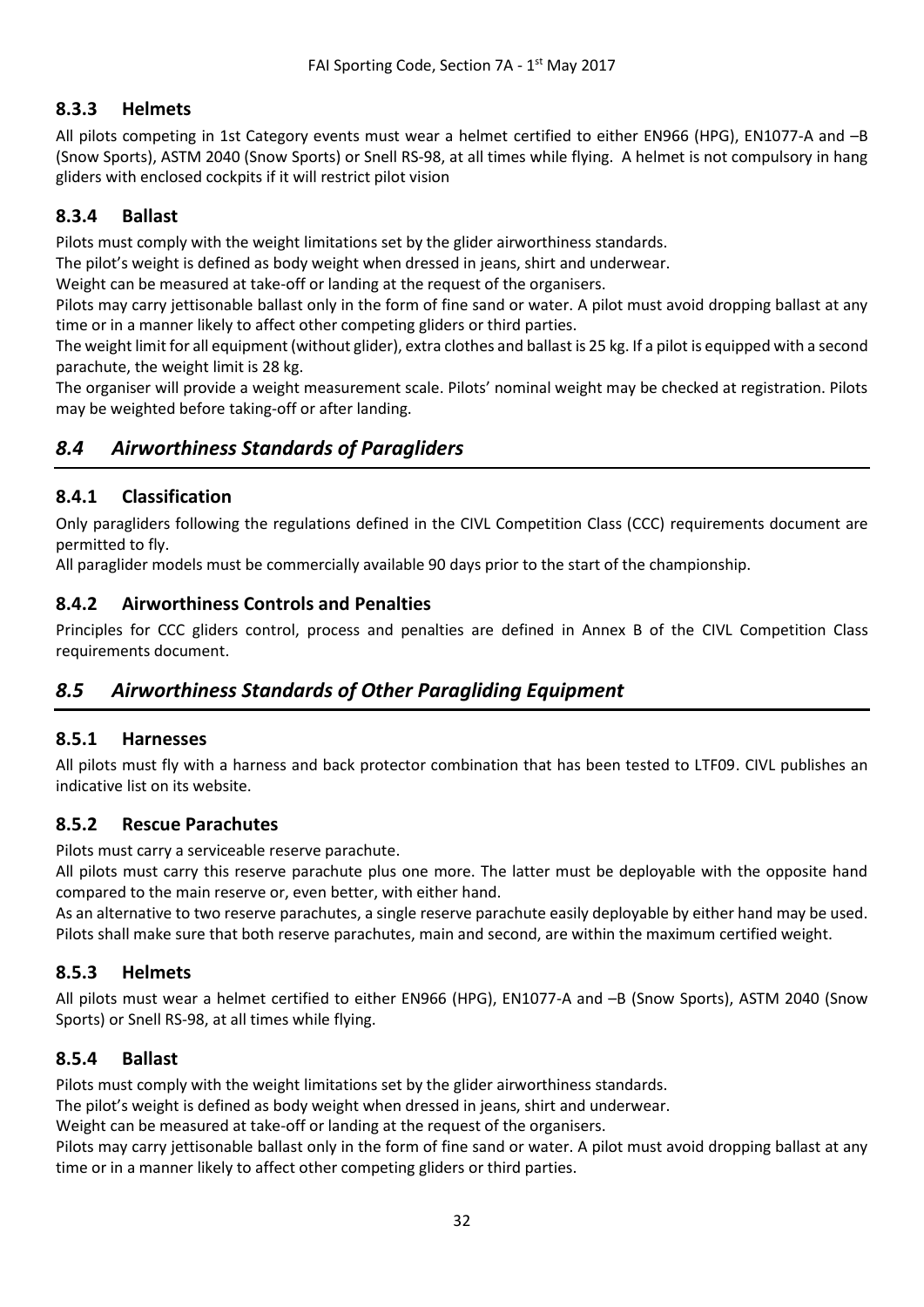The total weight, including all flight equipment and glider, must not exceed 33 kilograms in addition to the pilot's weight.

The organiser will provide a weight measurement scale. Pilots' nominal weight may be checked at registration. Pilots may be weighted before taking-off or after landing.

## <span id="page-32-0"></span>*8.6 Paraglider Pilot Experience Declaration*

All pilots must complete the Pilot Experience Declaration form (See Section 7 Guidelines and Templates) outlining their general flying experience and specific experience and skills with their current glider. The form should be submitted online if available or at physical registration.

This information is not intended to be used as part of a qualification or selection process. Its purpose is to make pilots aware of their skill levels (or lack thereof).

This data will not be made public, but may be used in case of incidents.

NACs should make sure that the pilots they register have reached the 'basic' level of skills listed In Appendix VII, for the glider they are flying.

## <span id="page-32-1"></span>*8.7 Pilot Reporting of Safety*

## <span id="page-32-2"></span>**8.7.1 In Flight**

All pilots have the responsibility to monitor the flying conditions and should report to the Meet Director directly or through the Team Leaders when conditions become unsafe on course. To avoid confusion this should be done using the phrases: Level 1 (safe), Level 2 (strong), Level 3 (too strong).

## <span id="page-32-3"></span>**8.7.2 Pilot Safety Form**

It is mandatory that Pilot Safety Forms be available in the download area. The Pilot Safety Form must contain at least the following:

- Safety level: Safe / Unsafe for me / Unsafe / Comment
- Task setting: Good / Average / Bad / Comment
- Estimated cloud base height at the Start gate ………..
- Estimated cloud base height at the end of the task...........